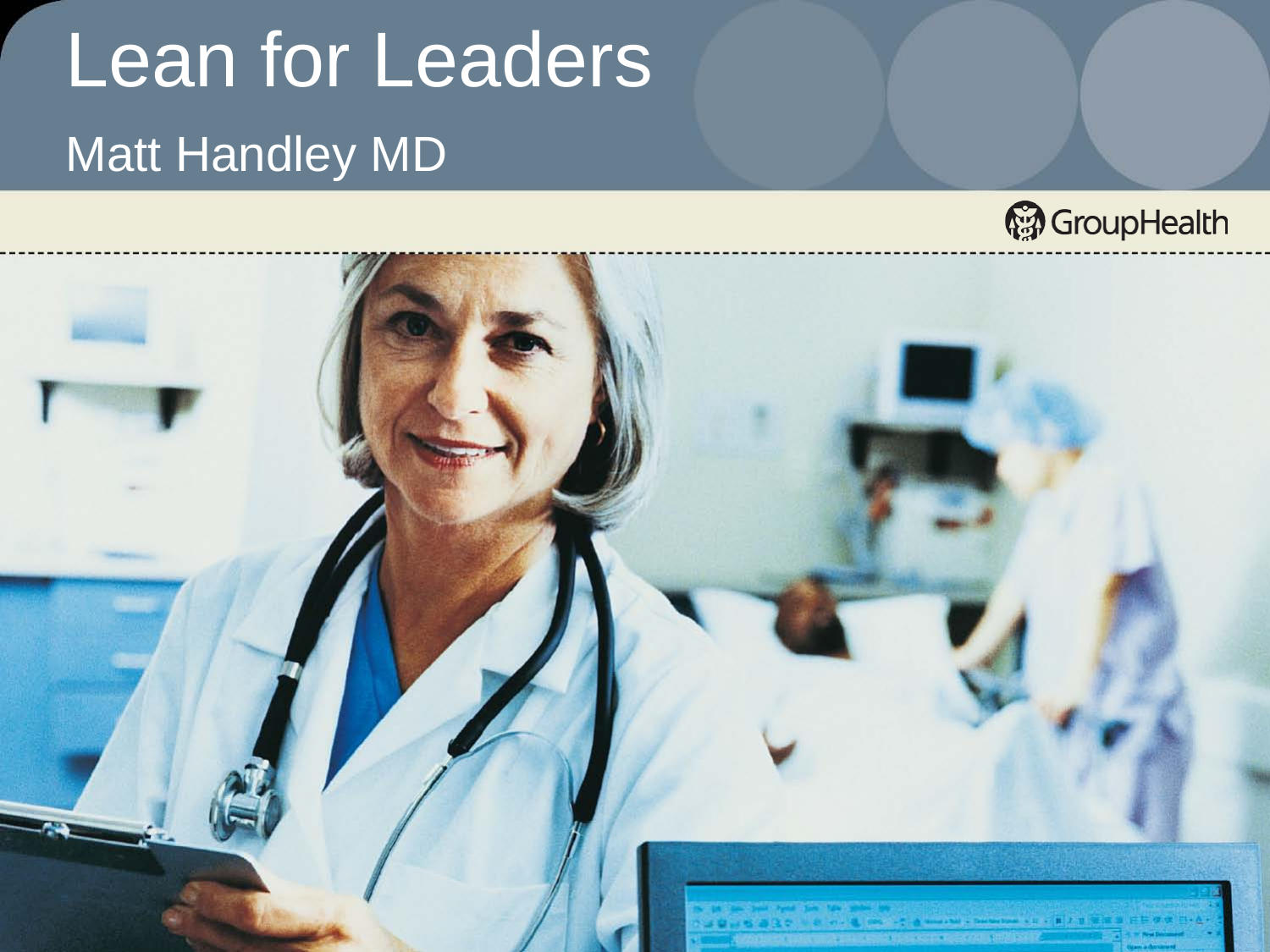Joe's Diner – Metaphor for Traditional Mental Model of Business



Good service Cheap won't be Fast Good service Fast won't be Cheap Fast service Cheap won't be Good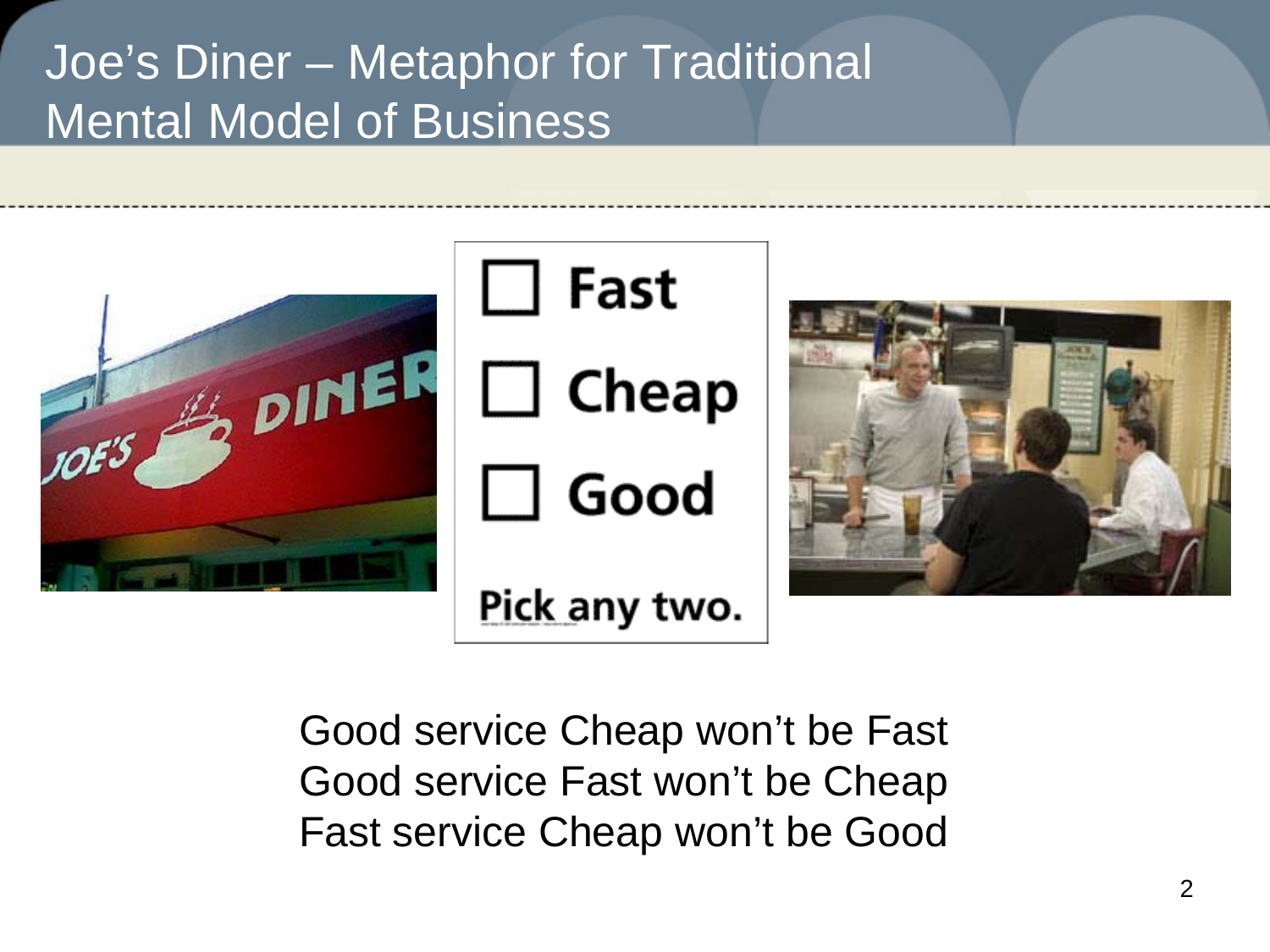### Death by Management by Objective

- Traditional management strategies
	- Let your manager solve for the objective
	- Set a goal and challenge
	- "I don't care how you get there….
- Results
	- As many solutions as managers
	- Model of heroism and "pedal faster"
	- Inability to spread innovation nothing is standardized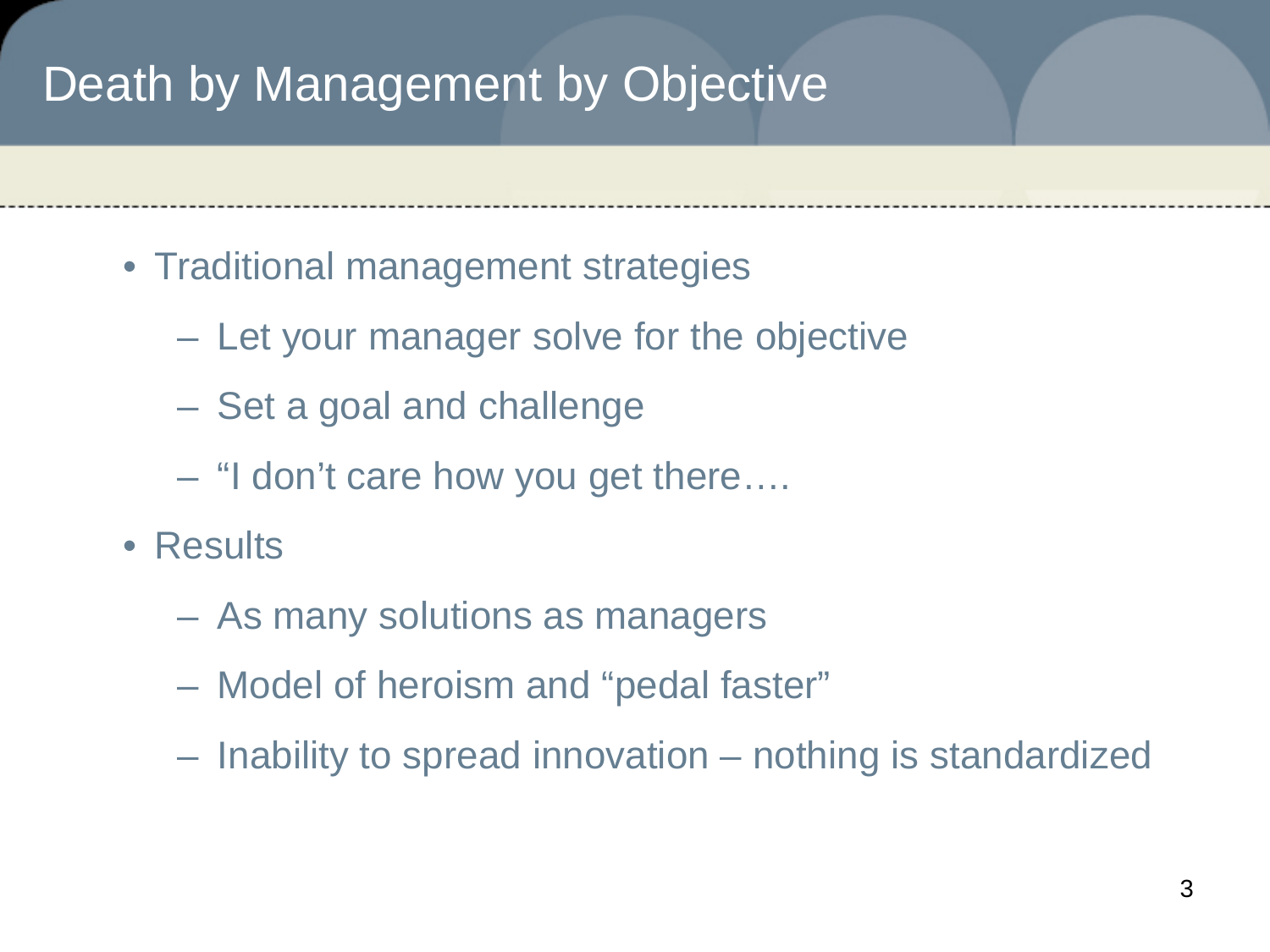# What is Lean?

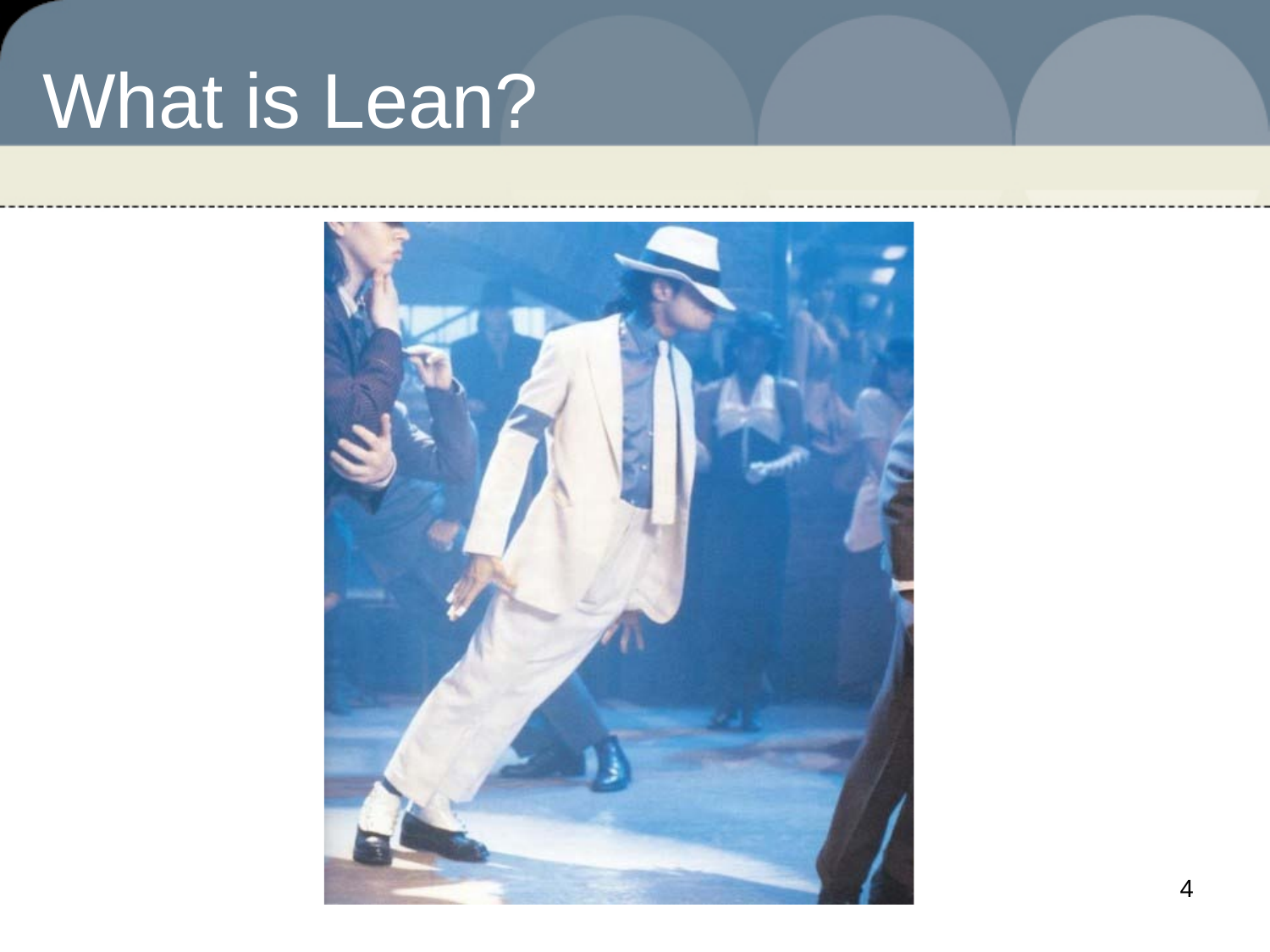## Lean

The relentless pursuit of maximizing value for the patient while *relentlessly eliminating waste and over burden…*

…utilizing a set of management practices and principles based on the Toyota Production System.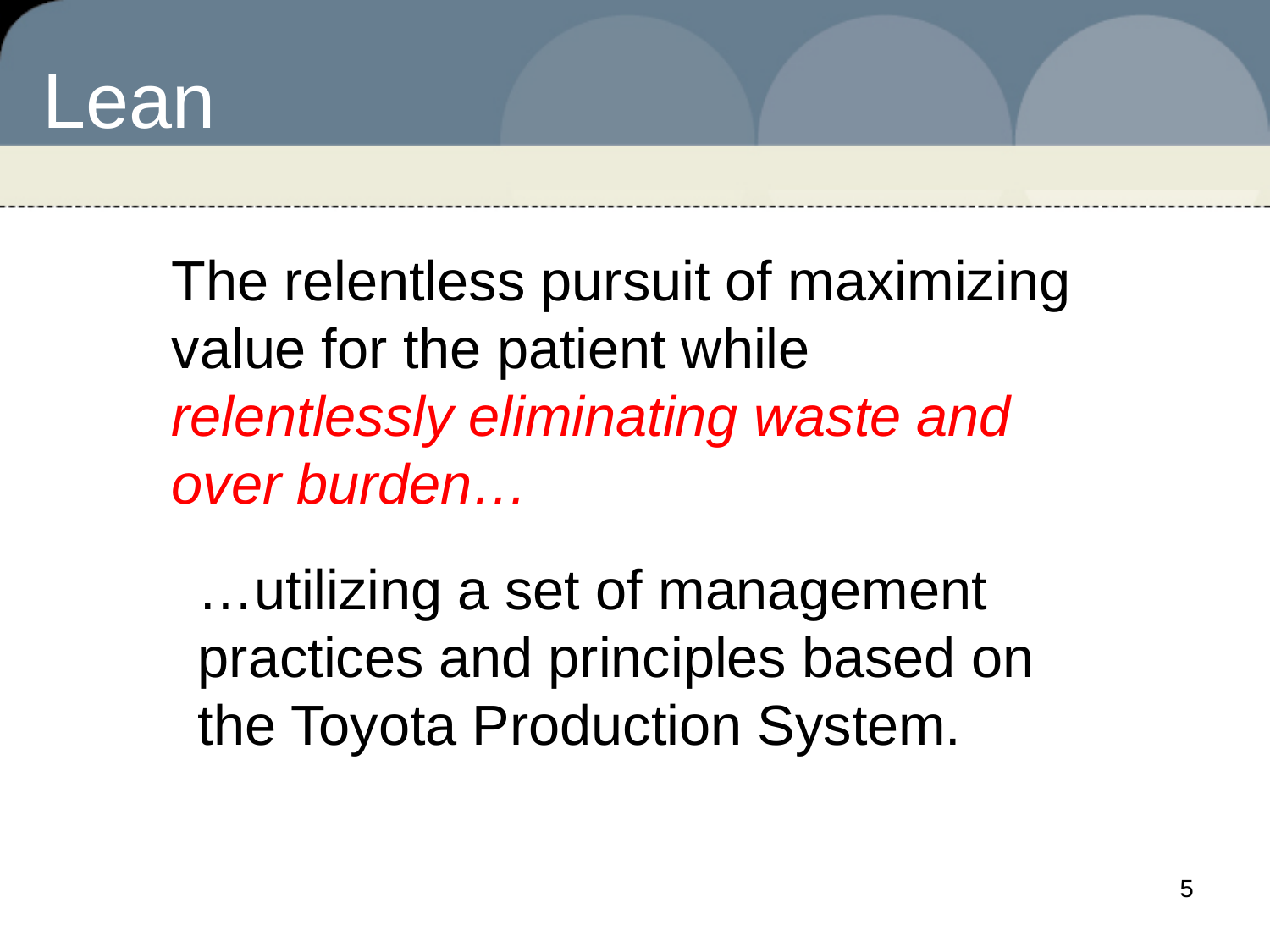# Two Core Principles

- Continuous improvement
	- Relentless pursuit of reducing *waste* and increasing patient *value*
	- A toolkit for improvement
	- Changing the way we "think"
- Respect for people
	- Developing a management system that is respectful to patients, providers, suppliers and employees
	- Changing the way we "behave."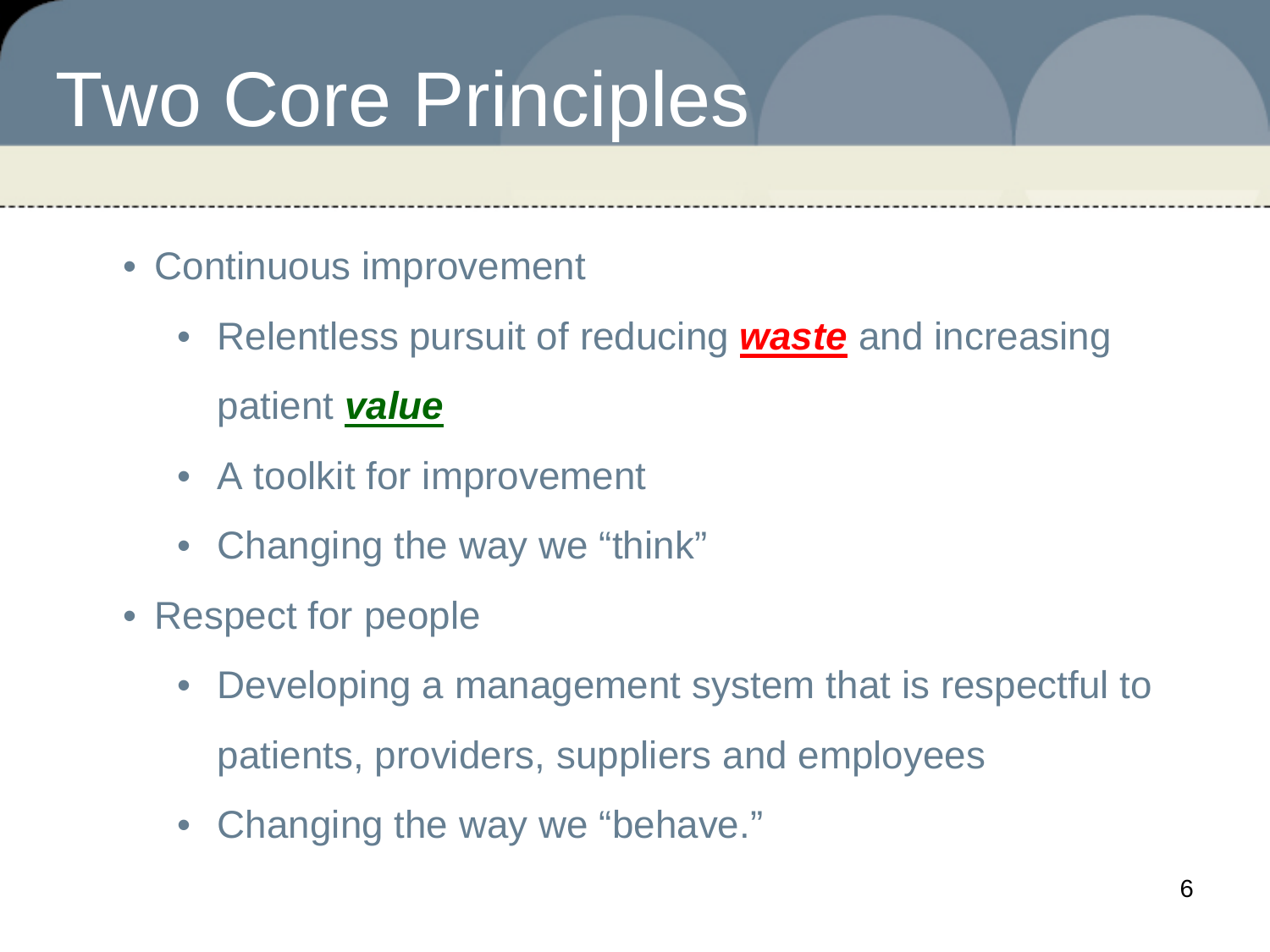# First, a note on "what is Lean?"

Narrow definition

- Tools
- Production focused only
- Cost cutting

Broader definition

- Revolution in thinking, systematic
- Entire enterprise, clinical and business management system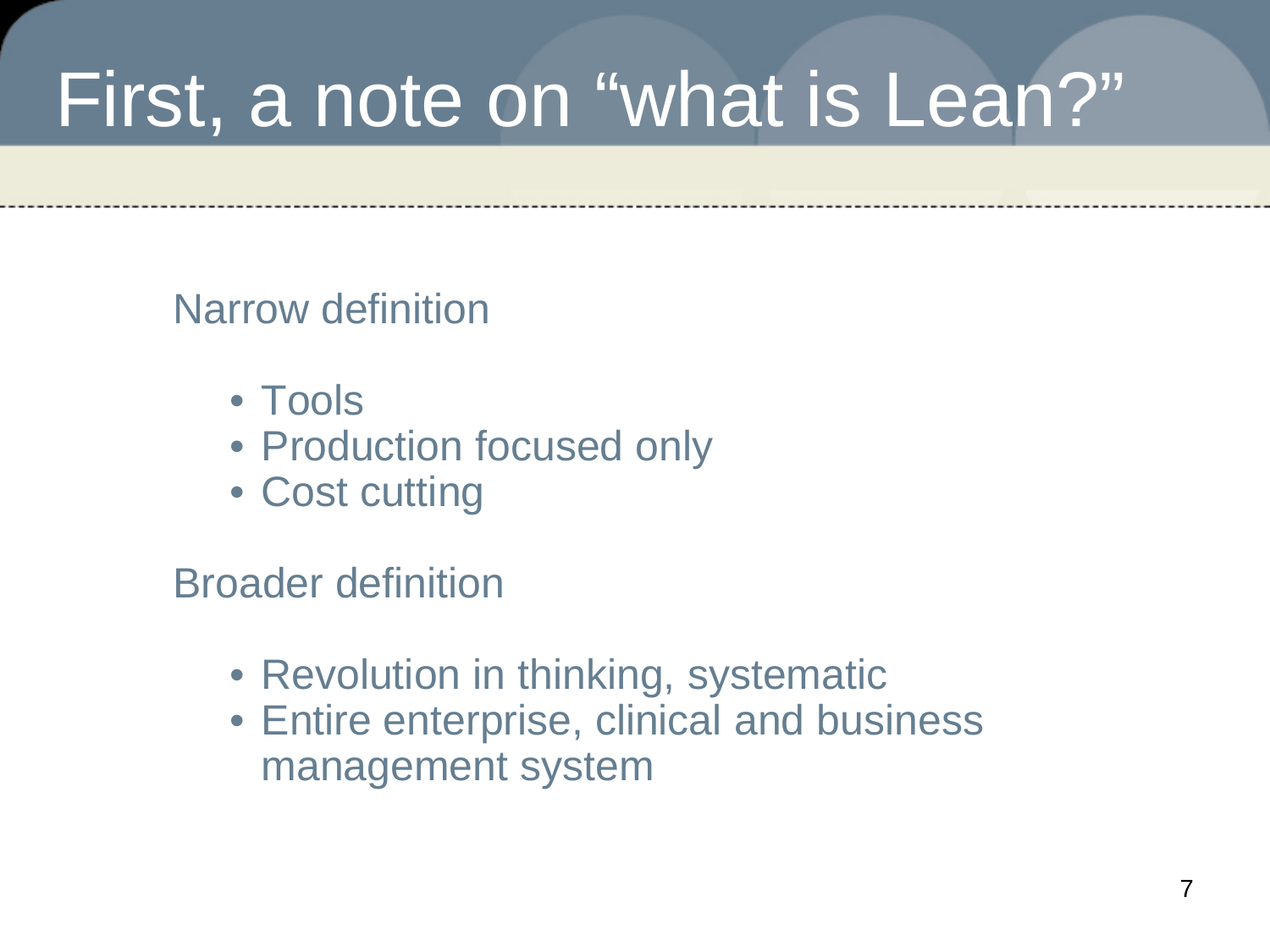# Lean as a Thought Revolution

| <b>Traditional</b><br><b>Thinking</b>                                                                            | <b>Lean Enterprise</b><br><b>Thinking</b>                                                              |  |  |  |  |  |  |  |
|------------------------------------------------------------------------------------------------------------------|--------------------------------------------------------------------------------------------------------|--|--|--|--|--|--|--|
| Attack direct labor<br>$\bullet$                                                                                 | • Attack waste, complexity and variation                                                               |  |  |  |  |  |  |  |
| Quality, cost and cycle time (speed) are<br>$\bullet$<br>addressed individually and often seen as<br>conflicting | • Quality, cost and cycle time (speed)<br>are addressed concurrently and are seen as<br>highly related |  |  |  |  |  |  |  |
| Manage by results<br>$\bullet$                                                                                   | Manage by process and results<br>$\bullet$                                                             |  |  |  |  |  |  |  |
| Optimize subsystems                                                                                              | • Optimize the whole system<br>(including suppliers and customers)                                     |  |  |  |  |  |  |  |
| • Use information technology as<br>"the answer"                                                                  | • Use information technology as an enabler of<br>lean processing<br>8                                  |  |  |  |  |  |  |  |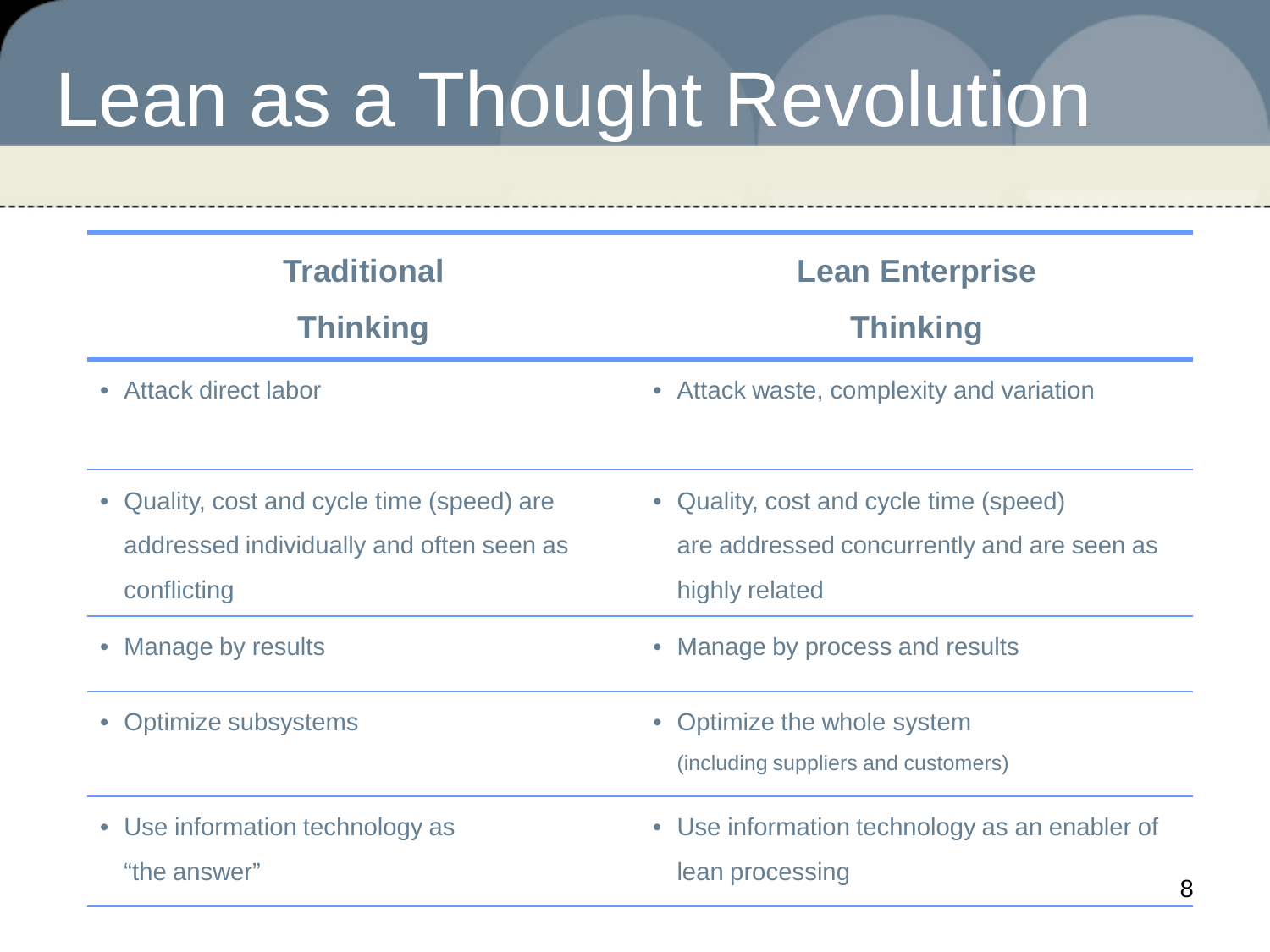### What is the Work of Management?

- Determine your purpose, specifically what patient problems you will solve
- Create value-creating processes to solve patient problems
- Align and engage everyone touching the value-creating processes to sustain and improve them
	- Bottom line: Purpose, then process, then people to…
	- Eliminate muda (waste), mura (unnecessary variation) and muri (overburden on people and technologies)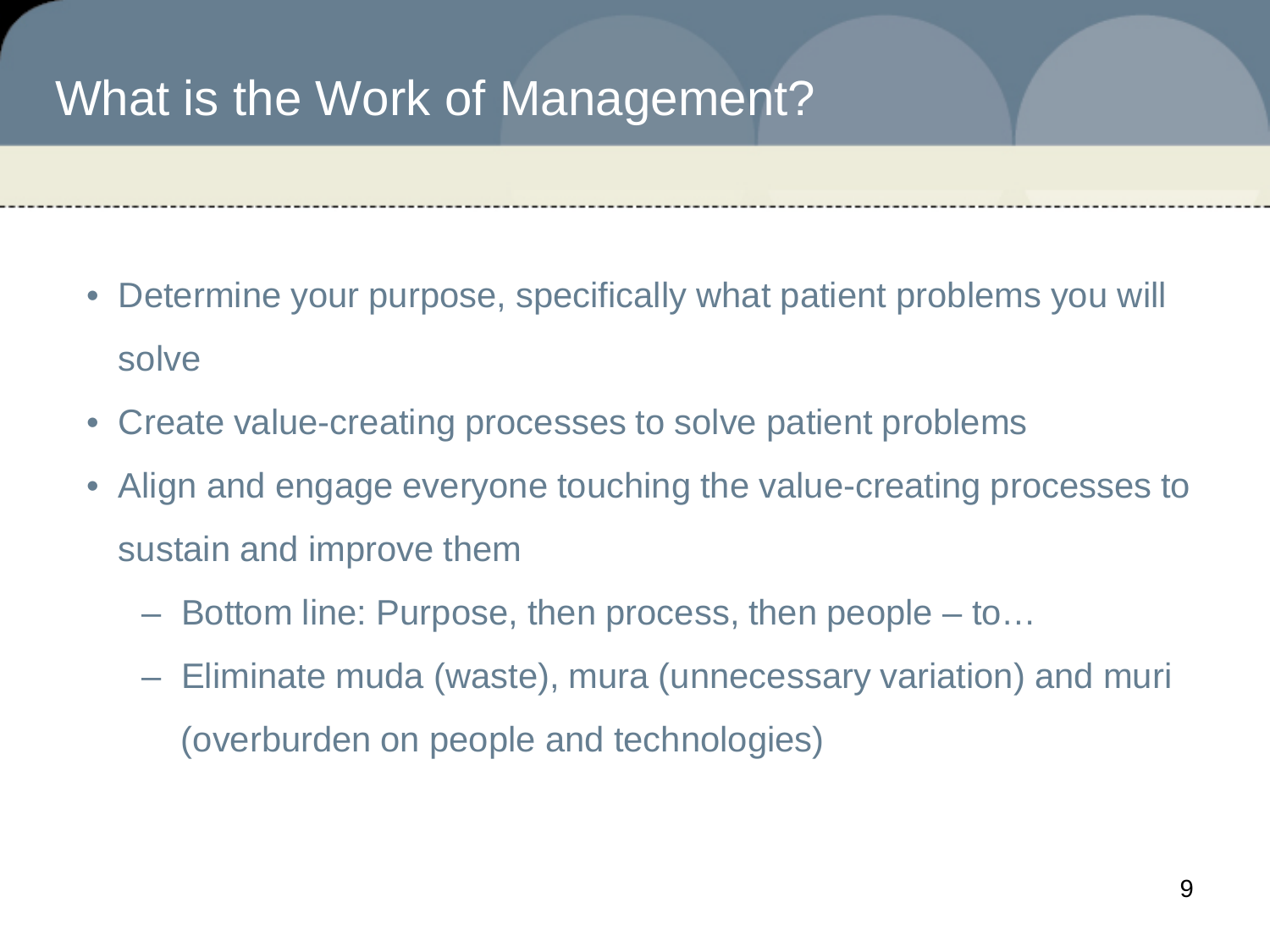## **Mental Model: Management System**

- **A** *production* **system focused on improvement:**
	- Those who do the work, improve it, focused on patient requirements
	- Continuous iterations of improvement, using facts and data
- **A** *management* **system to manage improvement**
	- Relies on facts and data to manage processes;
	- Creates the tension and support that drives continuous improvement.
	- *Without management ownership,*

*improvement is an event that fails over time.*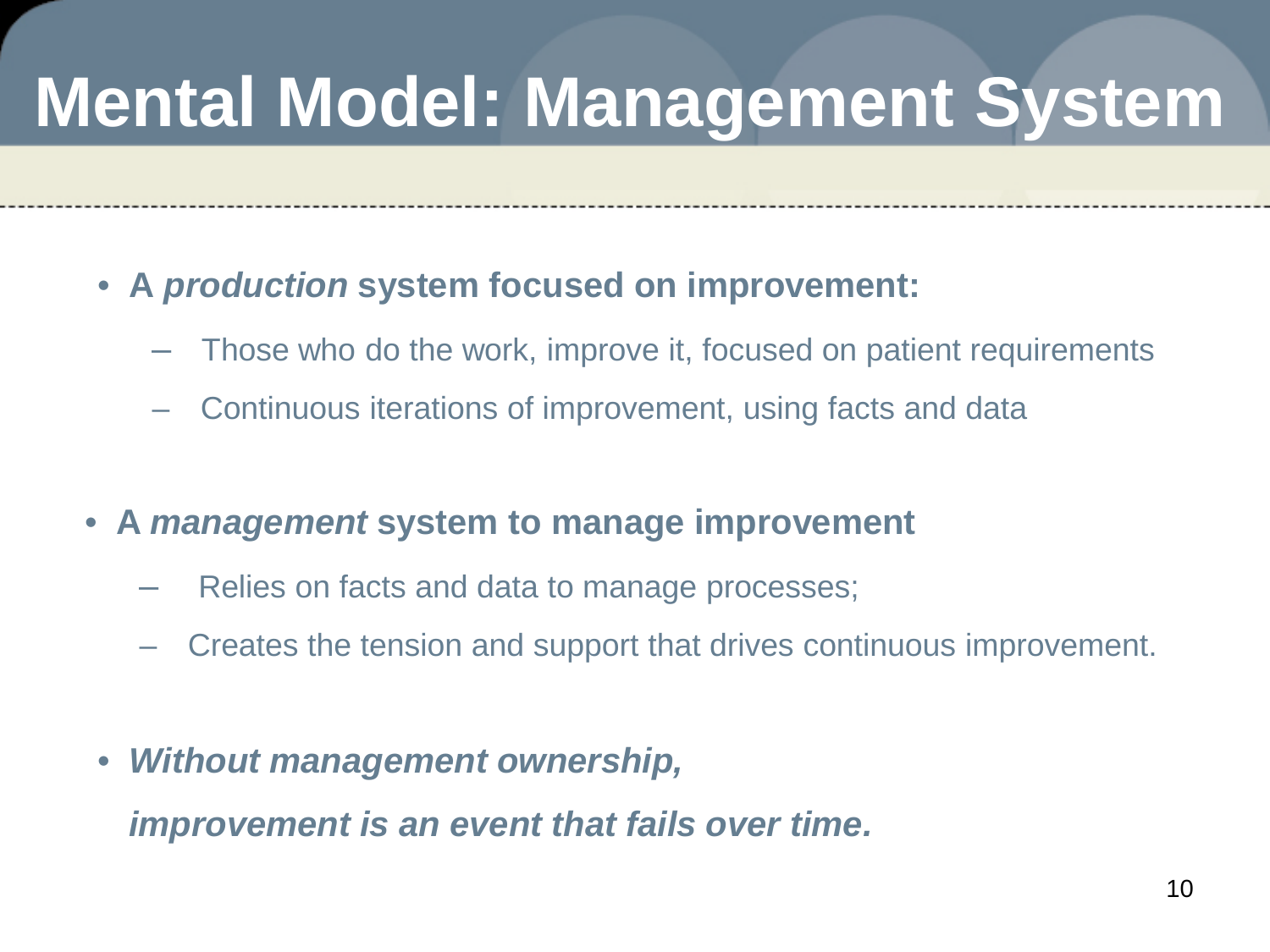### What we learned



**Different Management Methods =**

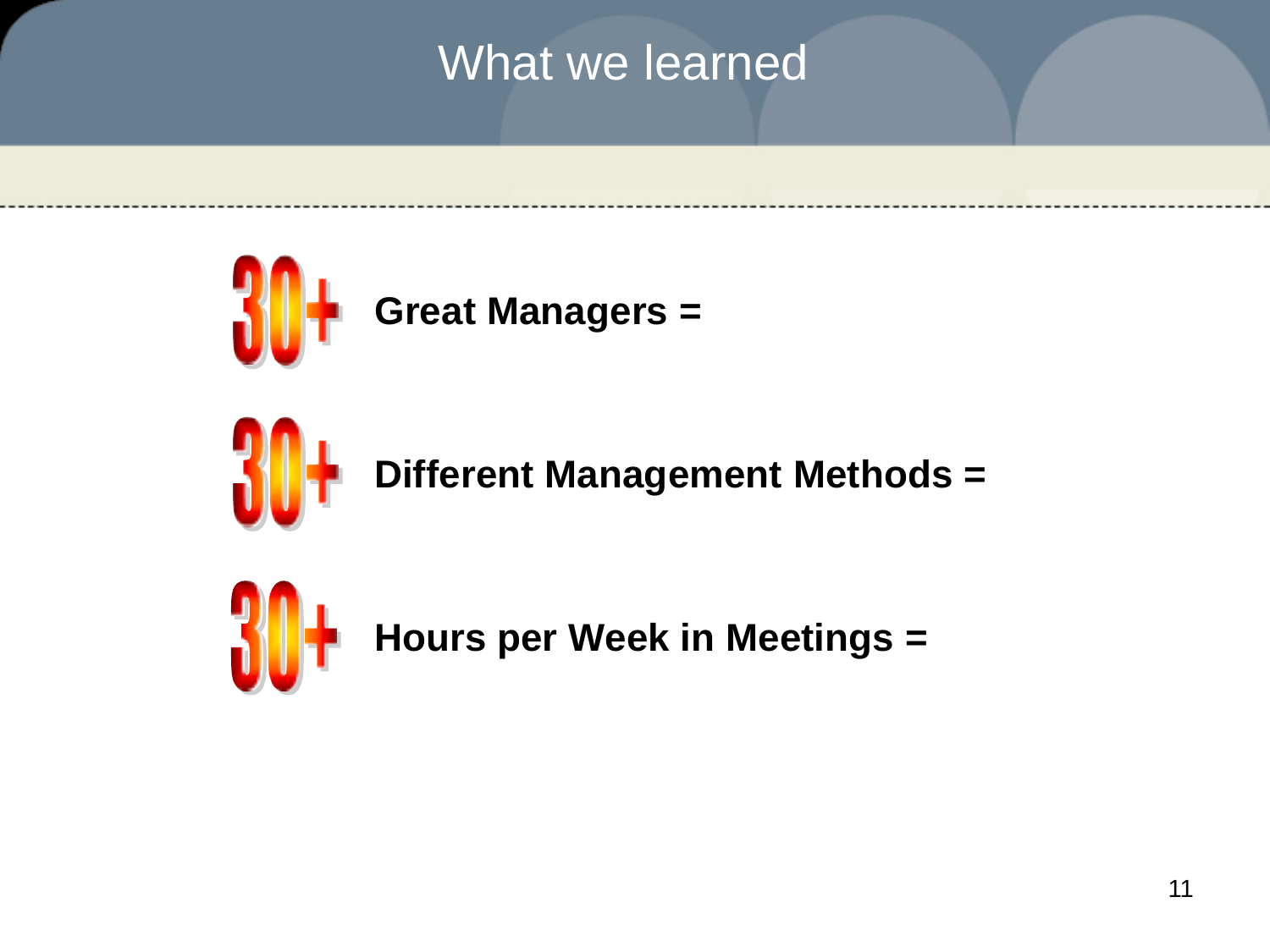## How is Manager/Leader Standard Work Different?

•A Day in the Life of a Manager

(Conventional)

- **Reactive mode**
- **Everything is urgent**
- **Meetings, meetings, meetings**
- **Month-end push to hit targets**
- **Delivered reports give a "rearview mirror" look at performance (defects, productivity, inventory)**



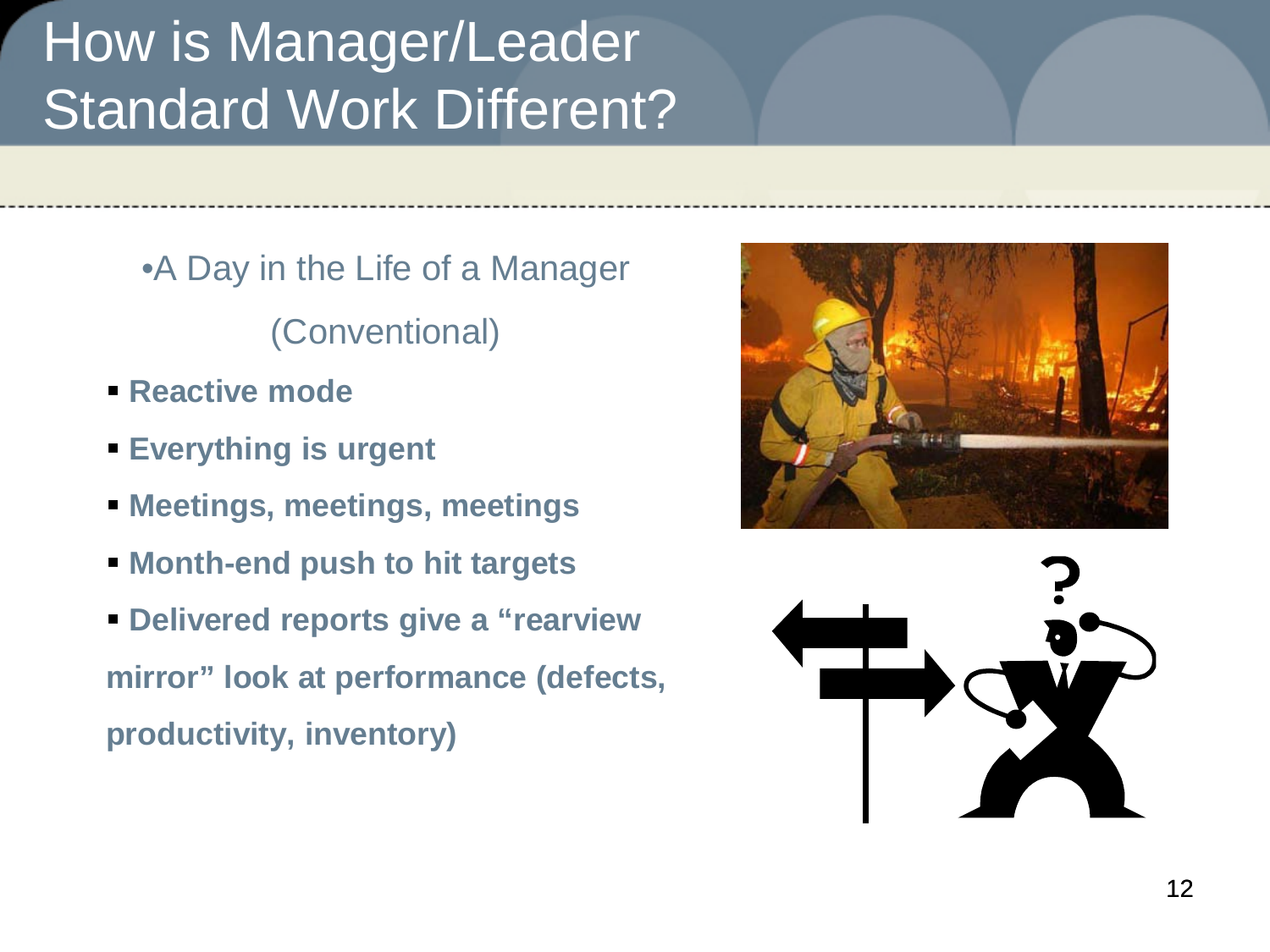## How is Manager/Leader Standard Work Different?



### **A Day in the Life of a Lean Manager…with Standard Work!**

- Proactive mode
- Performance measures are real-time
- Environment of problem-solving

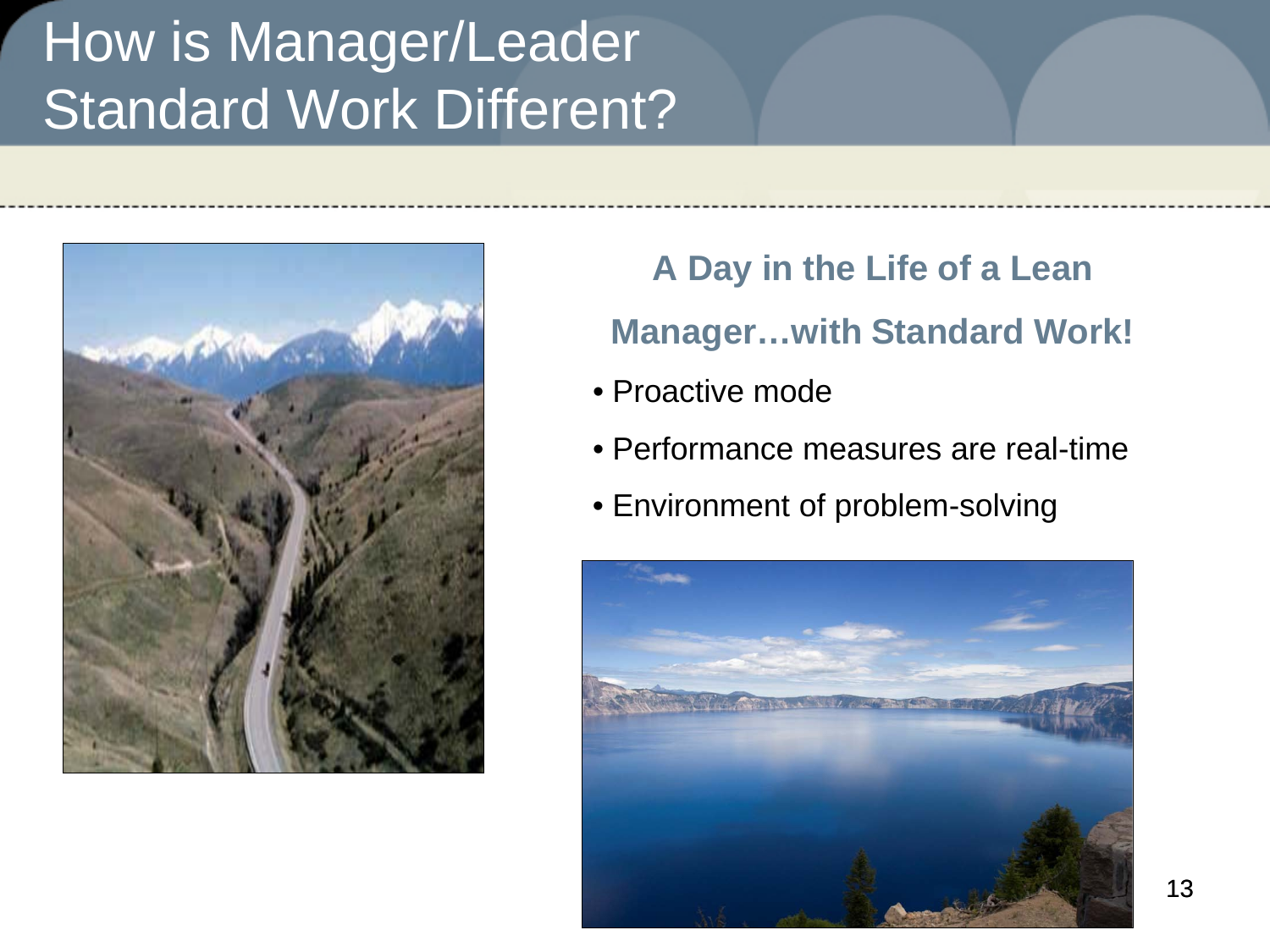### What is Manager/Leader Standard Work?



•The repetitive daily activities and behaviors that leaders engage in to identify abnormal conditions.

- **Establish standards and metrics**
- **Check adherence to standard work**
- **Use visuals to see status at a glance**
- **Perform regular checks and audits (Gemba Walks or Rounding)**
- **"Coach/Mentor", not Boss**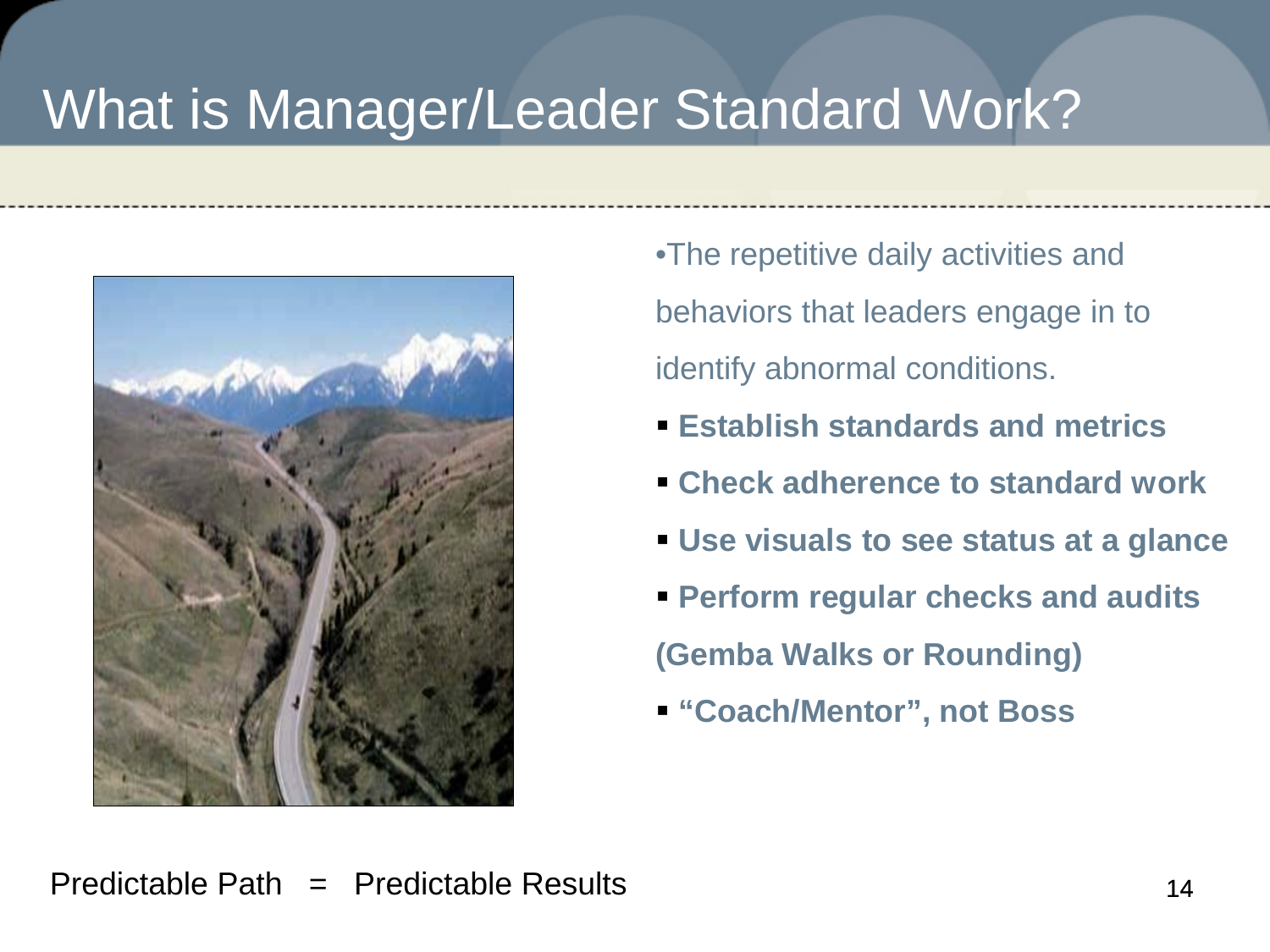## Daily Management – Linked Checking



**Primary Care Leadership View (PCLT) Owned by: PCLT Checked by: PC VP, Medical Director, Administrative Directors, Assistant Medical Directors in weekly leadership meeting E.g. % First Call Resolution**

**Owned by Clinic Managers/Medical Center Chiefs Checked by COM/MCC, PCLT E.g. # MD at target for Virtual Visits**

**Team View Owned by front-line teams Checked by Teams, COM/MCC and PCLT E.g. # of Visits (per provider) with completed visit prep**

VER\_S

**KIER,**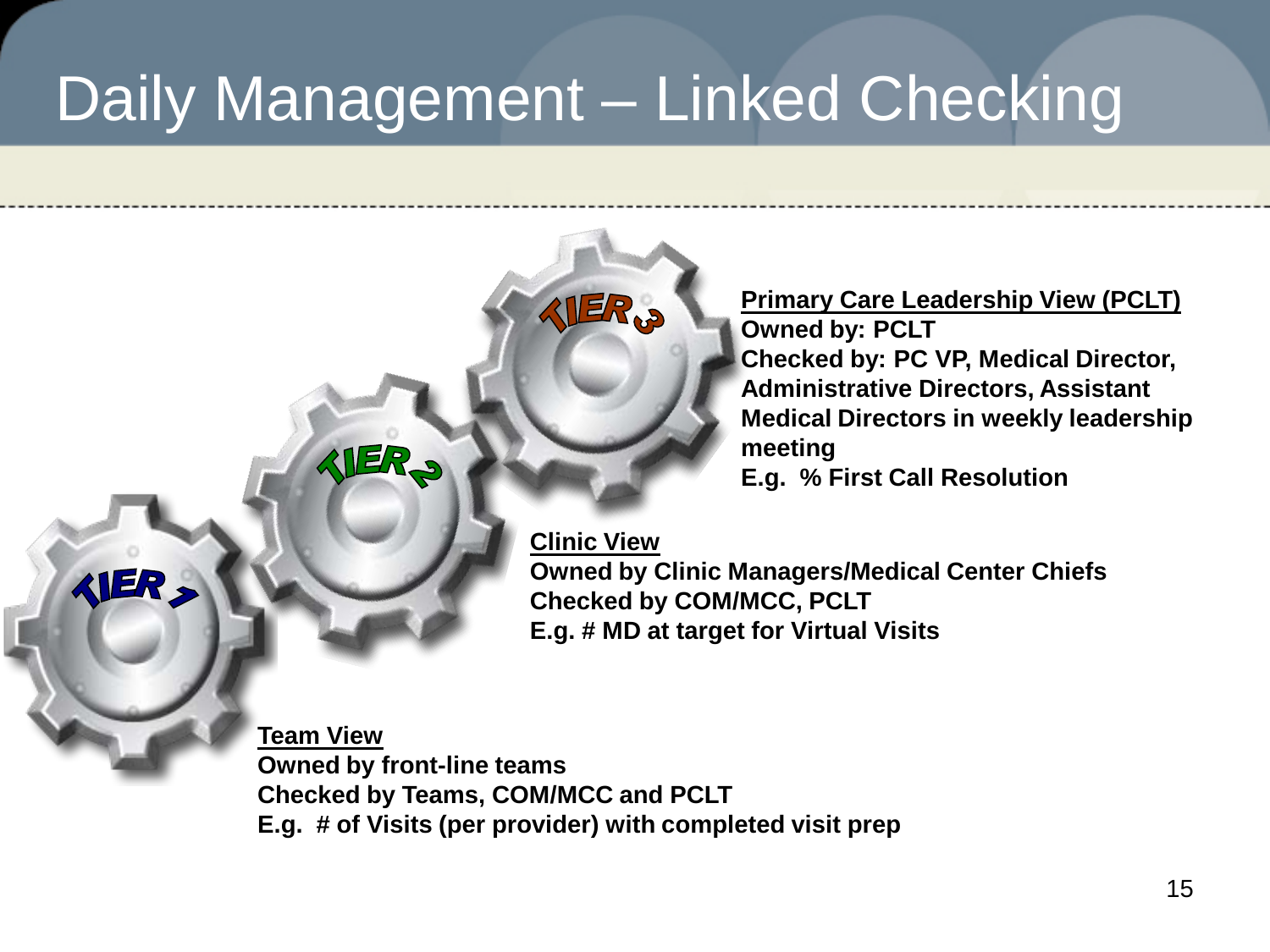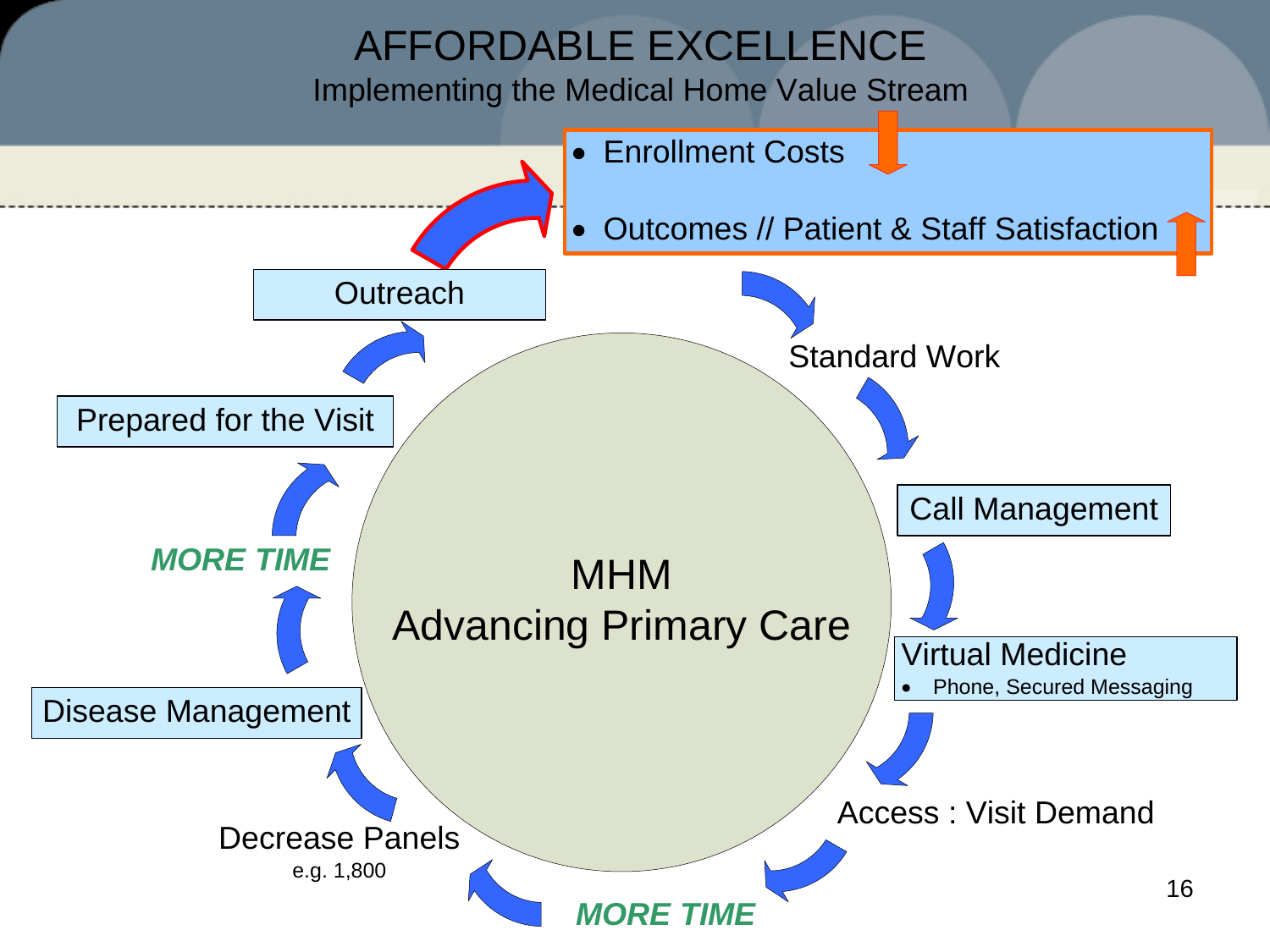## How Will Medical Home Be Spread?



### •RPIW's

•Designing the standard work for each element by engaging our frontline teams

•Testing and improving the standard work elements at 3 pilot clinics

•Learning best practices to help future clinics with spread

•Each element is rolled out across clinics on a 10 week cadence

17 •Each element is implemented before the next is started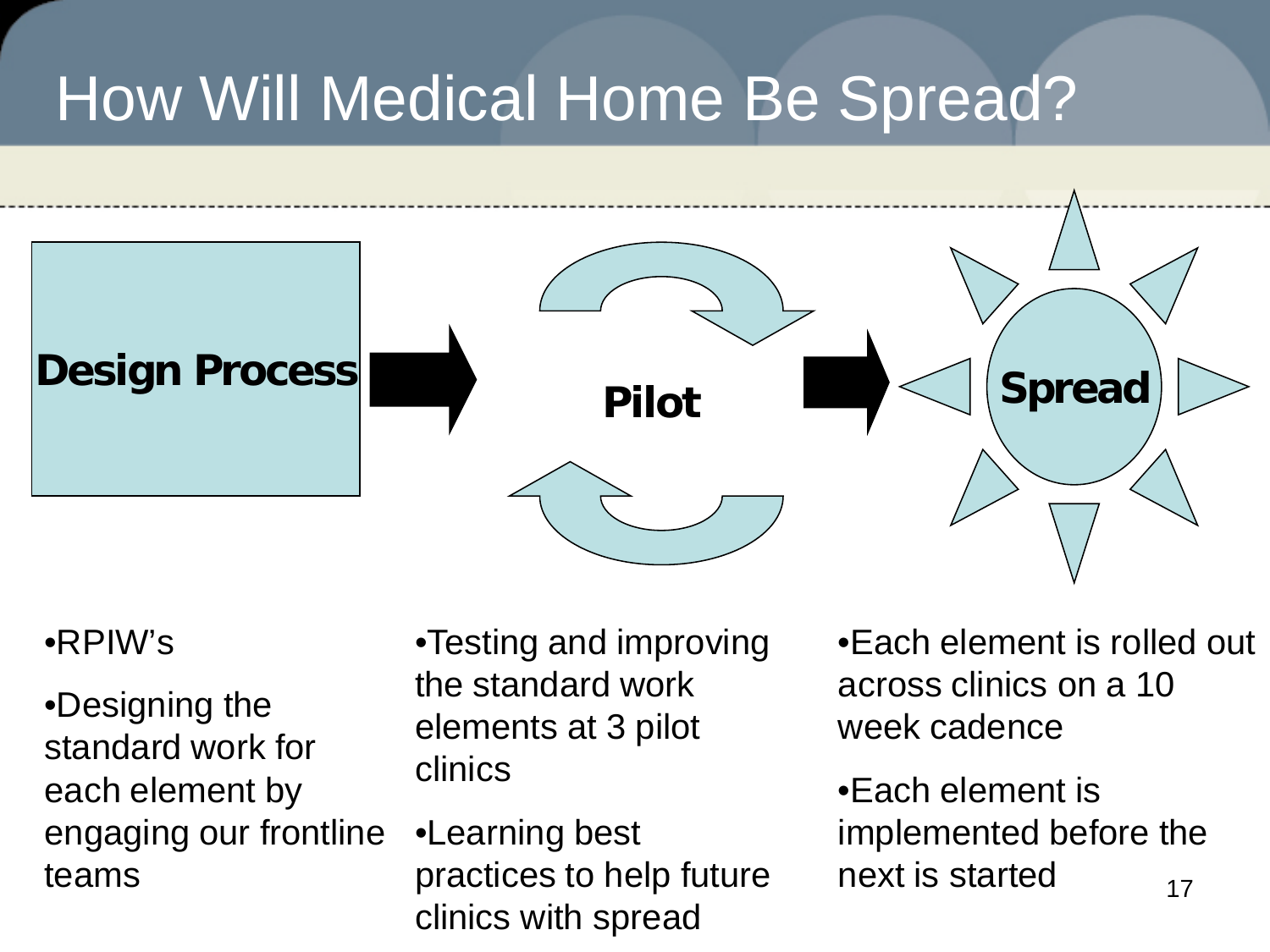### Implementation of Medical Home in 26 Medical Centers

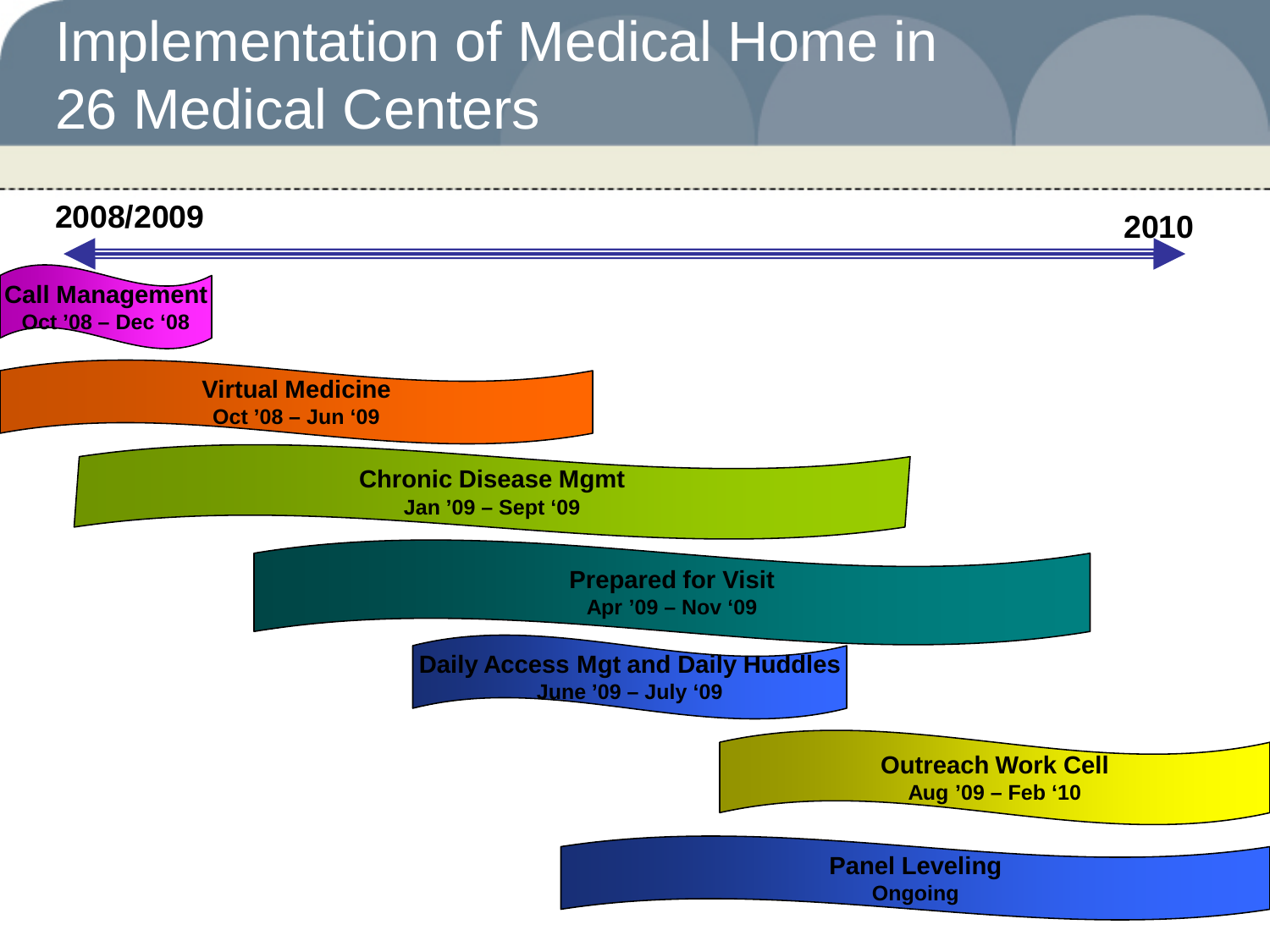### **Breakdown of In-process Measures and Outcome Measures**

**Hypothesis:** All elements combined will improve **PES** & **Gallup** scores by clinic and overall PC

| <b>Call Management</b><br>1 <sup>st</sup> call resolution - target: 65%<br>Access<br>% decrease in patient call-back messages - target > 50%<br><b>Virtual Medicine</b><br>Access<br># of MDs w/1 or more phone visits per session<br># of MDs at 30% for secure messaging<br>% members w/enhanced access MyGroupHealth - target 65%<br><b>Chronic Disease Management</b><br>Subset of HEDIS<br># of MDs completing 1 Tx plan per 2 sessions<br><b>ASC Admissions</b><br>(in development)<br><b>Prepared for Visit</b><br><b>HEDIS</b><br># of MDs w/ completed pre-visit prep – target 100%<br>Doc/Coding<br>Outreach<br><b>HEDIS</b><br>ED/UC - #completed/#assigned<br>Doc/Coding<br>ED/UC - % complete - target 90%<br>ED/UC<br>Combined - #completed/#assigned (incl. ED/UC)<br>Combined - % completed (incl. ED/UC) - target: 90%<br>Element (In-process measures) - by Clinic<br><b>Outcomes</b><br><b>Call Management</b><br>1 <sup>st</sup> call resolution - target: 65%<br>Access<br>% decrease in patient call-back messages - target > 50%<br><b>Virtual Medicine</b><br>Access<br># of MDs w/1 or more phone visits per session<br># of MDs at 30% for secure messaging<br>% members w/enhanced access MyGroupHealth - target 65%<br><b>Chronic Disease Management</b><br>Subset of HEDIS<br># of MDs completing 1 Tx plan per 2 sessions<br><b>ASC Admissions</b><br>% Chronic Care patients with completed Med Tx - target 80%<br>(in development)<br>% Chronic Care patients under active management (by RN) that have review<br>for continued management at 90 days - target 80%<br>% Chronic Care patients under active management (by RN) for more than 60<br>days that have all required elements including sick day plan present – target<br>80%<br>% Chronic Care patients under active management (by RN) that have had an<br>Assessment Initiated within 30 days - target 80%<br><b>Prepared for Visit</b><br><b>HEDIS</b><br>% of time Flow Staff complete Pre Visit prep before visit – target 100%<br>Doc/Coding<br>% of time provider addresses identified care needs - target 80%<br><b>Outreach</b><br><b>HEDIS</b><br>ED/UC - #completed/#assigned<br>Doc/Coding<br>ED/UC - % complete - target 90%<br>ED/UC<br>Combined - #completed/#assigned (incl. ED/UC)<br>Combined - % completed (incl. ED/UC) - target: 90%<br><b>Element by Team</b><br><b>Call Management</b><br><b>Virtual Medicine</b><br><b>Chronic Disease Management</b><br>(Measurements for elements above are directed by team)<br><b>Prepared for Visit</b><br>Visit prep is complete for 100% of the next day's appointments<br>Visit prep was completed for 100% of current day's visits | Element (In-process measures) - all PC | Outcomes |
|-----------------------------------------------------------------------------------------------------------------------------------------------------------------------------------------------------------------------------------------------------------------------------------------------------------------------------------------------------------------------------------------------------------------------------------------------------------------------------------------------------------------------------------------------------------------------------------------------------------------------------------------------------------------------------------------------------------------------------------------------------------------------------------------------------------------------------------------------------------------------------------------------------------------------------------------------------------------------------------------------------------------------------------------------------------------------------------------------------------------------------------------------------------------------------------------------------------------------------------------------------------------------------------------------------------------------------------------------------------------------------------------------------------------------------------------------------------------------------------------------------------------------------------------------------------------------------------------------------------------------------------------------------------------------------------------------------------------------------------------------------------------------------------------------------------------------------------------------------------------------------------------------------------------------------------------------------------------------------------------------------------------------------------------------------------------------------------------------------------------------------------------------------------------------------------------------------------------------------------------------------------------------------------------------------------------------------------------------------------------------------------------------------------------------------------------------------------------------------------------------------------------------------------------------------------------------------------------------------------------------------------------------------------------------------------------------|----------------------------------------|----------|
|                                                                                                                                                                                                                                                                                                                                                                                                                                                                                                                                                                                                                                                                                                                                                                                                                                                                                                                                                                                                                                                                                                                                                                                                                                                                                                                                                                                                                                                                                                                                                                                                                                                                                                                                                                                                                                                                                                                                                                                                                                                                                                                                                                                                                                                                                                                                                                                                                                                                                                                                                                                                                                                                                               |                                        |          |
|                                                                                                                                                                                                                                                                                                                                                                                                                                                                                                                                                                                                                                                                                                                                                                                                                                                                                                                                                                                                                                                                                                                                                                                                                                                                                                                                                                                                                                                                                                                                                                                                                                                                                                                                                                                                                                                                                                                                                                                                                                                                                                                                                                                                                                                                                                                                                                                                                                                                                                                                                                                                                                                                                               |                                        |          |
|                                                                                                                                                                                                                                                                                                                                                                                                                                                                                                                                                                                                                                                                                                                                                                                                                                                                                                                                                                                                                                                                                                                                                                                                                                                                                                                                                                                                                                                                                                                                                                                                                                                                                                                                                                                                                                                                                                                                                                                                                                                                                                                                                                                                                                                                                                                                                                                                                                                                                                                                                                                                                                                                                               |                                        |          |
|                                                                                                                                                                                                                                                                                                                                                                                                                                                                                                                                                                                                                                                                                                                                                                                                                                                                                                                                                                                                                                                                                                                                                                                                                                                                                                                                                                                                                                                                                                                                                                                                                                                                                                                                                                                                                                                                                                                                                                                                                                                                                                                                                                                                                                                                                                                                                                                                                                                                                                                                                                                                                                                                                               |                                        |          |
|                                                                                                                                                                                                                                                                                                                                                                                                                                                                                                                                                                                                                                                                                                                                                                                                                                                                                                                                                                                                                                                                                                                                                                                                                                                                                                                                                                                                                                                                                                                                                                                                                                                                                                                                                                                                                                                                                                                                                                                                                                                                                                                                                                                                                                                                                                                                                                                                                                                                                                                                                                                                                                                                                               |                                        |          |
|                                                                                                                                                                                                                                                                                                                                                                                                                                                                                                                                                                                                                                                                                                                                                                                                                                                                                                                                                                                                                                                                                                                                                                                                                                                                                                                                                                                                                                                                                                                                                                                                                                                                                                                                                                                                                                                                                                                                                                                                                                                                                                                                                                                                                                                                                                                                                                                                                                                                                                                                                                                                                                                                                               |                                        |          |
|                                                                                                                                                                                                                                                                                                                                                                                                                                                                                                                                                                                                                                                                                                                                                                                                                                                                                                                                                                                                                                                                                                                                                                                                                                                                                                                                                                                                                                                                                                                                                                                                                                                                                                                                                                                                                                                                                                                                                                                                                                                                                                                                                                                                                                                                                                                                                                                                                                                                                                                                                                                                                                                                                               |                                        |          |
|                                                                                                                                                                                                                                                                                                                                                                                                                                                                                                                                                                                                                                                                                                                                                                                                                                                                                                                                                                                                                                                                                                                                                                                                                                                                                                                                                                                                                                                                                                                                                                                                                                                                                                                                                                                                                                                                                                                                                                                                                                                                                                                                                                                                                                                                                                                                                                                                                                                                                                                                                                                                                                                                                               |                                        |          |
|                                                                                                                                                                                                                                                                                                                                                                                                                                                                                                                                                                                                                                                                                                                                                                                                                                                                                                                                                                                                                                                                                                                                                                                                                                                                                                                                                                                                                                                                                                                                                                                                                                                                                                                                                                                                                                                                                                                                                                                                                                                                                                                                                                                                                                                                                                                                                                                                                                                                                                                                                                                                                                                                                               |                                        |          |
|                                                                                                                                                                                                                                                                                                                                                                                                                                                                                                                                                                                                                                                                                                                                                                                                                                                                                                                                                                                                                                                                                                                                                                                                                                                                                                                                                                                                                                                                                                                                                                                                                                                                                                                                                                                                                                                                                                                                                                                                                                                                                                                                                                                                                                                                                                                                                                                                                                                                                                                                                                                                                                                                                               |                                        |          |
|                                                                                                                                                                                                                                                                                                                                                                                                                                                                                                                                                                                                                                                                                                                                                                                                                                                                                                                                                                                                                                                                                                                                                                                                                                                                                                                                                                                                                                                                                                                                                                                                                                                                                                                                                                                                                                                                                                                                                                                                                                                                                                                                                                                                                                                                                                                                                                                                                                                                                                                                                                                                                                                                                               |                                        |          |
|                                                                                                                                                                                                                                                                                                                                                                                                                                                                                                                                                                                                                                                                                                                                                                                                                                                                                                                                                                                                                                                                                                                                                                                                                                                                                                                                                                                                                                                                                                                                                                                                                                                                                                                                                                                                                                                                                                                                                                                                                                                                                                                                                                                                                                                                                                                                                                                                                                                                                                                                                                                                                                                                                               |                                        |          |
|                                                                                                                                                                                                                                                                                                                                                                                                                                                                                                                                                                                                                                                                                                                                                                                                                                                                                                                                                                                                                                                                                                                                                                                                                                                                                                                                                                                                                                                                                                                                                                                                                                                                                                                                                                                                                                                                                                                                                                                                                                                                                                                                                                                                                                                                                                                                                                                                                                                                                                                                                                                                                                                                                               |                                        |          |
|                                                                                                                                                                                                                                                                                                                                                                                                                                                                                                                                                                                                                                                                                                                                                                                                                                                                                                                                                                                                                                                                                                                                                                                                                                                                                                                                                                                                                                                                                                                                                                                                                                                                                                                                                                                                                                                                                                                                                                                                                                                                                                                                                                                                                                                                                                                                                                                                                                                                                                                                                                                                                                                                                               |                                        |          |
|                                                                                                                                                                                                                                                                                                                                                                                                                                                                                                                                                                                                                                                                                                                                                                                                                                                                                                                                                                                                                                                                                                                                                                                                                                                                                                                                                                                                                                                                                                                                                                                                                                                                                                                                                                                                                                                                                                                                                                                                                                                                                                                                                                                                                                                                                                                                                                                                                                                                                                                                                                                                                                                                                               |                                        |          |
|                                                                                                                                                                                                                                                                                                                                                                                                                                                                                                                                                                                                                                                                                                                                                                                                                                                                                                                                                                                                                                                                                                                                                                                                                                                                                                                                                                                                                                                                                                                                                                                                                                                                                                                                                                                                                                                                                                                                                                                                                                                                                                                                                                                                                                                                                                                                                                                                                                                                                                                                                                                                                                                                                               |                                        |          |
|                                                                                                                                                                                                                                                                                                                                                                                                                                                                                                                                                                                                                                                                                                                                                                                                                                                                                                                                                                                                                                                                                                                                                                                                                                                                                                                                                                                                                                                                                                                                                                                                                                                                                                                                                                                                                                                                                                                                                                                                                                                                                                                                                                                                                                                                                                                                                                                                                                                                                                                                                                                                                                                                                               |                                        |          |
|                                                                                                                                                                                                                                                                                                                                                                                                                                                                                                                                                                                                                                                                                                                                                                                                                                                                                                                                                                                                                                                                                                                                                                                                                                                                                                                                                                                                                                                                                                                                                                                                                                                                                                                                                                                                                                                                                                                                                                                                                                                                                                                                                                                                                                                                                                                                                                                                                                                                                                                                                                                                                                                                                               |                                        |          |
|                                                                                                                                                                                                                                                                                                                                                                                                                                                                                                                                                                                                                                                                                                                                                                                                                                                                                                                                                                                                                                                                                                                                                                                                                                                                                                                                                                                                                                                                                                                                                                                                                                                                                                                                                                                                                                                                                                                                                                                                                                                                                                                                                                                                                                                                                                                                                                                                                                                                                                                                                                                                                                                                                               |                                        |          |
|                                                                                                                                                                                                                                                                                                                                                                                                                                                                                                                                                                                                                                                                                                                                                                                                                                                                                                                                                                                                                                                                                                                                                                                                                                                                                                                                                                                                                                                                                                                                                                                                                                                                                                                                                                                                                                                                                                                                                                                                                                                                                                                                                                                                                                                                                                                                                                                                                                                                                                                                                                                                                                                                                               |                                        |          |
|                                                                                                                                                                                                                                                                                                                                                                                                                                                                                                                                                                                                                                                                                                                                                                                                                                                                                                                                                                                                                                                                                                                                                                                                                                                                                                                                                                                                                                                                                                                                                                                                                                                                                                                                                                                                                                                                                                                                                                                                                                                                                                                                                                                                                                                                                                                                                                                                                                                                                                                                                                                                                                                                                               |                                        |          |
|                                                                                                                                                                                                                                                                                                                                                                                                                                                                                                                                                                                                                                                                                                                                                                                                                                                                                                                                                                                                                                                                                                                                                                                                                                                                                                                                                                                                                                                                                                                                                                                                                                                                                                                                                                                                                                                                                                                                                                                                                                                                                                                                                                                                                                                                                                                                                                                                                                                                                                                                                                                                                                                                                               |                                        |          |
|                                                                                                                                                                                                                                                                                                                                                                                                                                                                                                                                                                                                                                                                                                                                                                                                                                                                                                                                                                                                                                                                                                                                                                                                                                                                                                                                                                                                                                                                                                                                                                                                                                                                                                                                                                                                                                                                                                                                                                                                                                                                                                                                                                                                                                                                                                                                                                                                                                                                                                                                                                                                                                                                                               |                                        |          |
|                                                                                                                                                                                                                                                                                                                                                                                                                                                                                                                                                                                                                                                                                                                                                                                                                                                                                                                                                                                                                                                                                                                                                                                                                                                                                                                                                                                                                                                                                                                                                                                                                                                                                                                                                                                                                                                                                                                                                                                                                                                                                                                                                                                                                                                                                                                                                                                                                                                                                                                                                                                                                                                                                               |                                        |          |
|                                                                                                                                                                                                                                                                                                                                                                                                                                                                                                                                                                                                                                                                                                                                                                                                                                                                                                                                                                                                                                                                                                                                                                                                                                                                                                                                                                                                                                                                                                                                                                                                                                                                                                                                                                                                                                                                                                                                                                                                                                                                                                                                                                                                                                                                                                                                                                                                                                                                                                                                                                                                                                                                                               |                                        |          |
|                                                                                                                                                                                                                                                                                                                                                                                                                                                                                                                                                                                                                                                                                                                                                                                                                                                                                                                                                                                                                                                                                                                                                                                                                                                                                                                                                                                                                                                                                                                                                                                                                                                                                                                                                                                                                                                                                                                                                                                                                                                                                                                                                                                                                                                                                                                                                                                                                                                                                                                                                                                                                                                                                               |                                        |          |
|                                                                                                                                                                                                                                                                                                                                                                                                                                                                                                                                                                                                                                                                                                                                                                                                                                                                                                                                                                                                                                                                                                                                                                                                                                                                                                                                                                                                                                                                                                                                                                                                                                                                                                                                                                                                                                                                                                                                                                                                                                                                                                                                                                                                                                                                                                                                                                                                                                                                                                                                                                                                                                                                                               |                                        |          |
|                                                                                                                                                                                                                                                                                                                                                                                                                                                                                                                                                                                                                                                                                                                                                                                                                                                                                                                                                                                                                                                                                                                                                                                                                                                                                                                                                                                                                                                                                                                                                                                                                                                                                                                                                                                                                                                                                                                                                                                                                                                                                                                                                                                                                                                                                                                                                                                                                                                                                                                                                                                                                                                                                               |                                        |          |
|                                                                                                                                                                                                                                                                                                                                                                                                                                                                                                                                                                                                                                                                                                                                                                                                                                                                                                                                                                                                                                                                                                                                                                                                                                                                                                                                                                                                                                                                                                                                                                                                                                                                                                                                                                                                                                                                                                                                                                                                                                                                                                                                                                                                                                                                                                                                                                                                                                                                                                                                                                                                                                                                                               |                                        |          |
|                                                                                                                                                                                                                                                                                                                                                                                                                                                                                                                                                                                                                                                                                                                                                                                                                                                                                                                                                                                                                                                                                                                                                                                                                                                                                                                                                                                                                                                                                                                                                                                                                                                                                                                                                                                                                                                                                                                                                                                                                                                                                                                                                                                                                                                                                                                                                                                                                                                                                                                                                                                                                                                                                               |                                        |          |
|                                                                                                                                                                                                                                                                                                                                                                                                                                                                                                                                                                                                                                                                                                                                                                                                                                                                                                                                                                                                                                                                                                                                                                                                                                                                                                                                                                                                                                                                                                                                                                                                                                                                                                                                                                                                                                                                                                                                                                                                                                                                                                                                                                                                                                                                                                                                                                                                                                                                                                                                                                                                                                                                                               |                                        |          |
|                                                                                                                                                                                                                                                                                                                                                                                                                                                                                                                                                                                                                                                                                                                                                                                                                                                                                                                                                                                                                                                                                                                                                                                                                                                                                                                                                                                                                                                                                                                                                                                                                                                                                                                                                                                                                                                                                                                                                                                                                                                                                                                                                                                                                                                                                                                                                                                                                                                                                                                                                                                                                                                                                               |                                        |          |
|                                                                                                                                                                                                                                                                                                                                                                                                                                                                                                                                                                                                                                                                                                                                                                                                                                                                                                                                                                                                                                                                                                                                                                                                                                                                                                                                                                                                                                                                                                                                                                                                                                                                                                                                                                                                                                                                                                                                                                                                                                                                                                                                                                                                                                                                                                                                                                                                                                                                                                                                                                                                                                                                                               |                                        |          |
|                                                                                                                                                                                                                                                                                                                                                                                                                                                                                                                                                                                                                                                                                                                                                                                                                                                                                                                                                                                                                                                                                                                                                                                                                                                                                                                                                                                                                                                                                                                                                                                                                                                                                                                                                                                                                                                                                                                                                                                                                                                                                                                                                                                                                                                                                                                                                                                                                                                                                                                                                                                                                                                                                               |                                        |          |
|                                                                                                                                                                                                                                                                                                                                                                                                                                                                                                                                                                                                                                                                                                                                                                                                                                                                                                                                                                                                                                                                                                                                                                                                                                                                                                                                                                                                                                                                                                                                                                                                                                                                                                                                                                                                                                                                                                                                                                                                                                                                                                                                                                                                                                                                                                                                                                                                                                                                                                                                                                                                                                                                                               |                                        |          |
|                                                                                                                                                                                                                                                                                                                                                                                                                                                                                                                                                                                                                                                                                                                                                                                                                                                                                                                                                                                                                                                                                                                                                                                                                                                                                                                                                                                                                                                                                                                                                                                                                                                                                                                                                                                                                                                                                                                                                                                                                                                                                                                                                                                                                                                                                                                                                                                                                                                                                                                                                                                                                                                                                               |                                        |          |
|                                                                                                                                                                                                                                                                                                                                                                                                                                                                                                                                                                                                                                                                                                                                                                                                                                                                                                                                                                                                                                                                                                                                                                                                                                                                                                                                                                                                                                                                                                                                                                                                                                                                                                                                                                                                                                                                                                                                                                                                                                                                                                                                                                                                                                                                                                                                                                                                                                                                                                                                                                                                                                                                                               |                                        |          |
|                                                                                                                                                                                                                                                                                                                                                                                                                                                                                                                                                                                                                                                                                                                                                                                                                                                                                                                                                                                                                                                                                                                                                                                                                                                                                                                                                                                                                                                                                                                                                                                                                                                                                                                                                                                                                                                                                                                                                                                                                                                                                                                                                                                                                                                                                                                                                                                                                                                                                                                                                                                                                                                                                               |                                        |          |
|                                                                                                                                                                                                                                                                                                                                                                                                                                                                                                                                                                                                                                                                                                                                                                                                                                                                                                                                                                                                                                                                                                                                                                                                                                                                                                                                                                                                                                                                                                                                                                                                                                                                                                                                                                                                                                                                                                                                                                                                                                                                                                                                                                                                                                                                                                                                                                                                                                                                                                                                                                                                                                                                                               |                                        |          |
|                                                                                                                                                                                                                                                                                                                                                                                                                                                                                                                                                                                                                                                                                                                                                                                                                                                                                                                                                                                                                                                                                                                                                                                                                                                                                                                                                                                                                                                                                                                                                                                                                                                                                                                                                                                                                                                                                                                                                                                                                                                                                                                                                                                                                                                                                                                                                                                                                                                                                                                                                                                                                                                                                               |                                        |          |
|                                                                                                                                                                                                                                                                                                                                                                                                                                                                                                                                                                                                                                                                                                                                                                                                                                                                                                                                                                                                                                                                                                                                                                                                                                                                                                                                                                                                                                                                                                                                                                                                                                                                                                                                                                                                                                                                                                                                                                                                                                                                                                                                                                                                                                                                                                                                                                                                                                                                                                                                                                                                                                                                                               |                                        |          |
|                                                                                                                                                                                                                                                                                                                                                                                                                                                                                                                                                                                                                                                                                                                                                                                                                                                                                                                                                                                                                                                                                                                                                                                                                                                                                                                                                                                                                                                                                                                                                                                                                                                                                                                                                                                                                                                                                                                                                                                                                                                                                                                                                                                                                                                                                                                                                                                                                                                                                                                                                                                                                                                                                               |                                        |          |
|                                                                                                                                                                                                                                                                                                                                                                                                                                                                                                                                                                                                                                                                                                                                                                                                                                                                                                                                                                                                                                                                                                                                                                                                                                                                                                                                                                                                                                                                                                                                                                                                                                                                                                                                                                                                                                                                                                                                                                                                                                                                                                                                                                                                                                                                                                                                                                                                                                                                                                                                                                                                                                                                                               |                                        |          |
|                                                                                                                                                                                                                                                                                                                                                                                                                                                                                                                                                                                                                                                                                                                                                                                                                                                                                                                                                                                                                                                                                                                                                                                                                                                                                                                                                                                                                                                                                                                                                                                                                                                                                                                                                                                                                                                                                                                                                                                                                                                                                                                                                                                                                                                                                                                                                                                                                                                                                                                                                                                                                                                                                               |                                        |          |
|                                                                                                                                                                                                                                                                                                                                                                                                                                                                                                                                                                                                                                                                                                                                                                                                                                                                                                                                                                                                                                                                                                                                                                                                                                                                                                                                                                                                                                                                                                                                                                                                                                                                                                                                                                                                                                                                                                                                                                                                                                                                                                                                                                                                                                                                                                                                                                                                                                                                                                                                                                                                                                                                                               |                                        |          |
|                                                                                                                                                                                                                                                                                                                                                                                                                                                                                                                                                                                                                                                                                                                                                                                                                                                                                                                                                                                                                                                                                                                                                                                                                                                                                                                                                                                                                                                                                                                                                                                                                                                                                                                                                                                                                                                                                                                                                                                                                                                                                                                                                                                                                                                                                                                                                                                                                                                                                                                                                                                                                                                                                               |                                        |          |
|                                                                                                                                                                                                                                                                                                                                                                                                                                                                                                                                                                                                                                                                                                                                                                                                                                                                                                                                                                                                                                                                                                                                                                                                                                                                                                                                                                                                                                                                                                                                                                                                                                                                                                                                                                                                                                                                                                                                                                                                                                                                                                                                                                                                                                                                                                                                                                                                                                                                                                                                                                                                                                                                                               |                                        |          |
| Outreach                                                                                                                                                                                                                                                                                                                                                                                                                                                                                                                                                                                                                                                                                                                                                                                                                                                                                                                                                                                                                                                                                                                                                                                                                                                                                                                                                                                                                                                                                                                                                                                                                                                                                                                                                                                                                                                                                                                                                                                                                                                                                                                                                                                                                                                                                                                                                                                                                                                                                                                                                                                                                                                                                      |                                        |          |
| Piloting – still in development                                                                                                                                                                                                                                                                                                                                                                                                                                                                                                                                                                                                                                                                                                                                                                                                                                                                                                                                                                                                                                                                                                                                                                                                                                                                                                                                                                                                                                                                                                                                                                                                                                                                                                                                                                                                                                                                                                                                                                                                                                                                                                                                                                                                                                                                                                                                                                                                                                                                                                                                                                                                                                                               |                                        |          |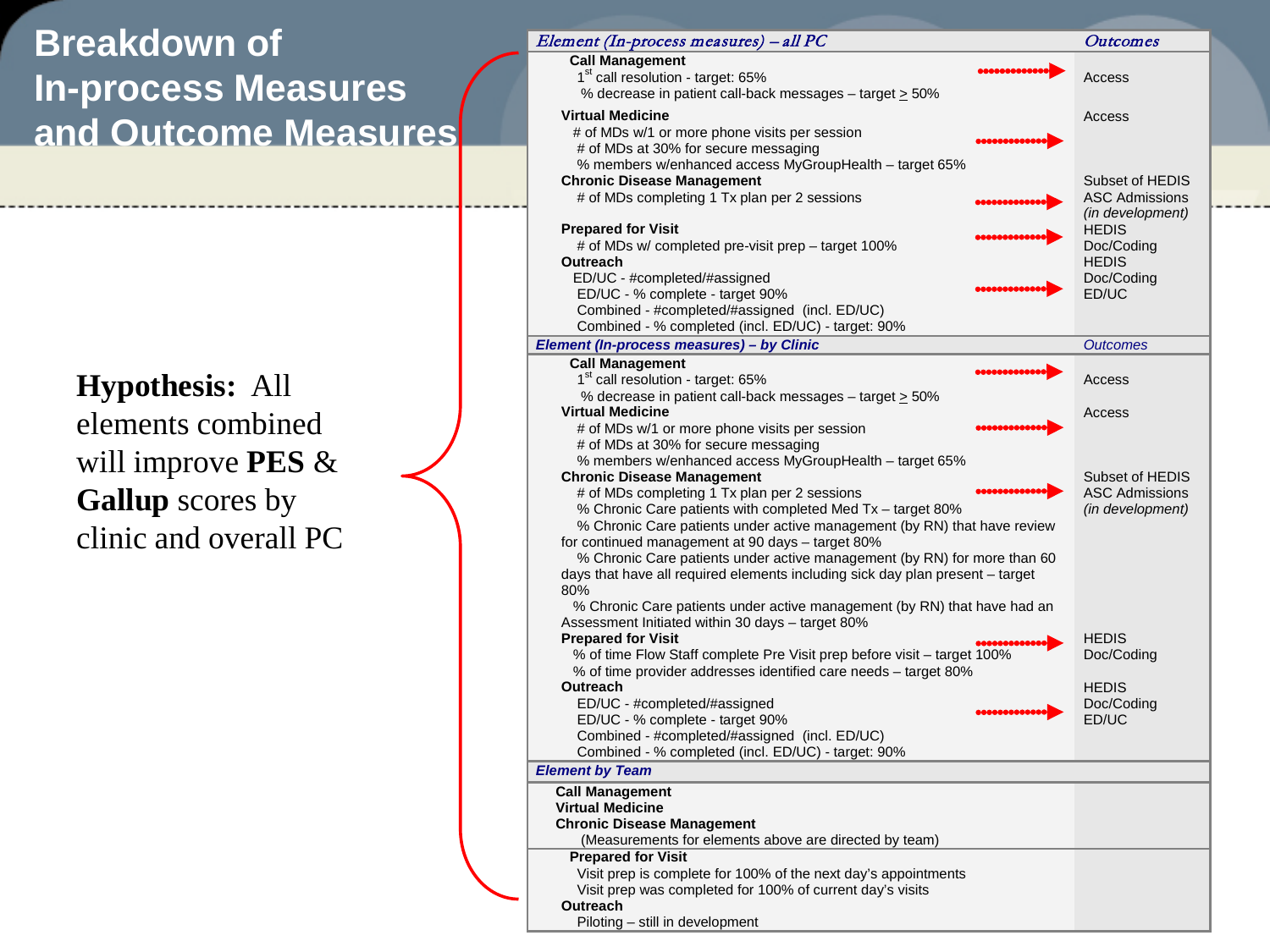### Tier 3: AD Loading In Process Measures

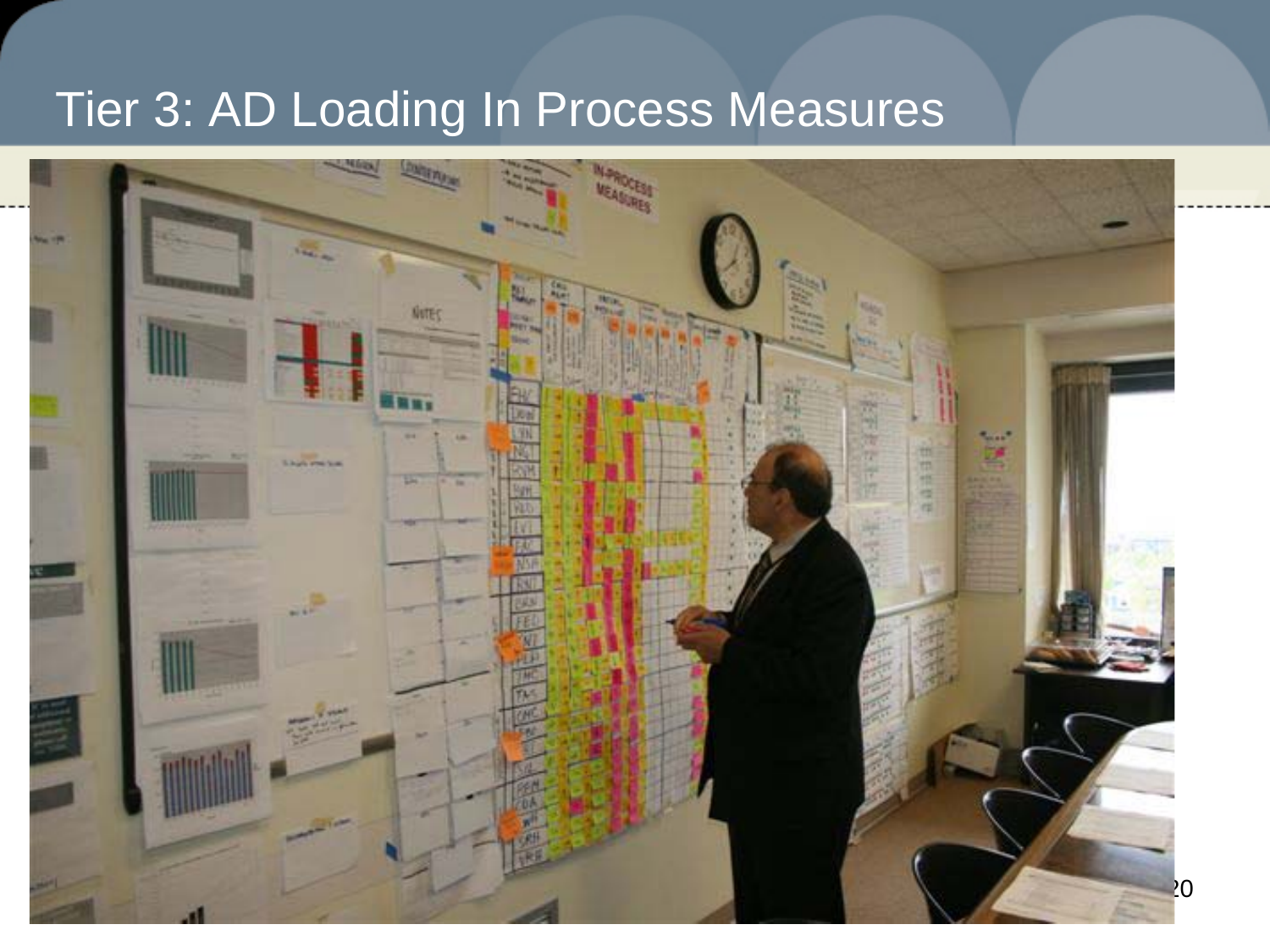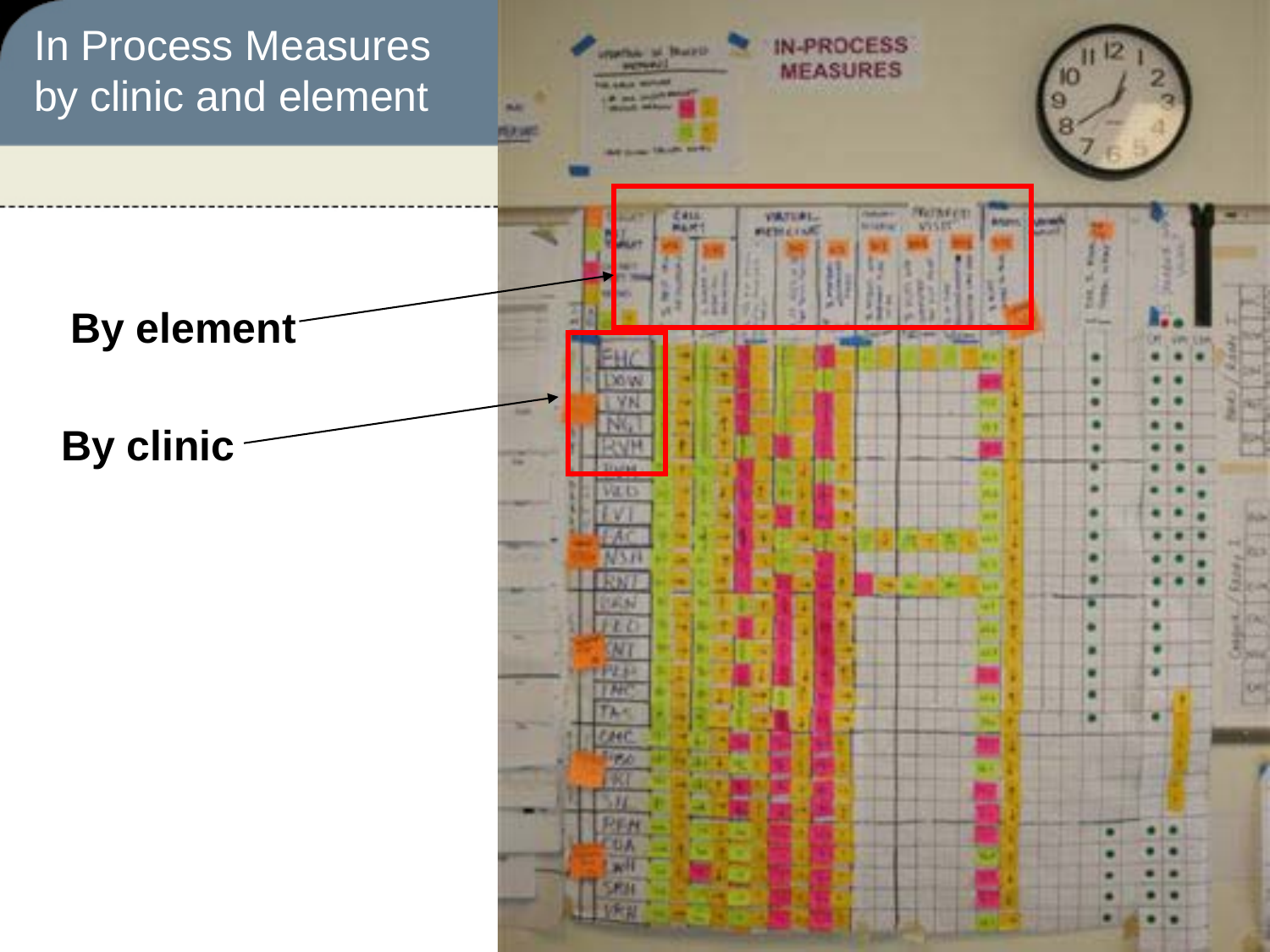## In Process Measures

**As of Sept. 22, 2009**

#### **Reinventing Primary Care - Group Health Medical Home Model**

| Medical<br>Home<br><b>OW</b><br>PV<br><b>CDM</b><br><b>VM</b><br>CM | Call Magazine Reply | Is done age to the Main Cay Back Mags<br>1 <sub>5tr Call Resources</sub> |            | <b>I KONSULSKING TO PROPERTY ASSESS</b> | IK or Mos at 30% for decay of Message<br><b>IS MONTEON ROUGERS</b> | Chipping Coise Management | I said Manuscript Reader of Reader Read<br><b>Listing Completing The Complete Property of the Complete Property of the Complete Property of the Complete Property of the Complete Property of the Complete Property of the Complete Property of the Complete Property of th</b> |      | <b>IR MOSS A BORS CONSTRUCTION ROSSILING</b><br>Ourresort Marican | <b>LOUCE HE CONDUCTS HARDWAREN</b><br><b>EDUC-36 Complete</b> | Comprison of the Company of Management | Comings & Gonger Kings EDUCI | I. A Coses Villagement of Maries |
|---------------------------------------------------------------------|---------------------|--------------------------------------------------------------------------|------------|-----------------------------------------|--------------------------------------------------------------------|---------------------------|---------------------------------------------------------------------------------------------------------------------------------------------------------------------------------------------------------------------------------------------------------------------------------|------|-------------------------------------------------------------------|---------------------------------------------------------------|----------------------------------------|------------------------------|----------------------------------|
| <b>BVU</b>                                                          | 90%                 | 100%                                                                     | 3/3        | 1/3                                     | 68%                                                                | 2/3                       | 89%                                                                                                                                                                                                                                                                             | 9/9  | 61/61                                                             | 100%                                                          |                                        | 41%                          |                                  |
| <b>BRN</b>                                                          | 100%                | 76%                                                                      | 5/7        | 6/7                                     | 50%                                                                | 8/8                       | 96%                                                                                                                                                                                                                                                                             | 8/9  | 88/104                                                            | 86%                                                           | 88%                                    | 31%                          |                                  |
| <b>CDA</b>                                                          | 80%                 | 74%                                                                      | 2/3        | 0/3                                     | 47%                                                                | 1/3                       |                                                                                                                                                                                                                                                                                 |      |                                                                   |                                                               |                                        | 43%                          |                                  |
| <b>DOW</b>                                                          | 80%                 | 91%                                                                      | 4/6        | 6/6                                     | 71%                                                                | 3/6                       | 100%                                                                                                                                                                                                                                                                            | 6/6  | 40/41                                                             | 98%                                                           |                                        | 27%                          |                                  |
| <b>EVT</b>                                                          | 70%                 | 100%                                                                     | 8/9        | 7/9                                     | 49%                                                                | 5/10                      | 100%                                                                                                                                                                                                                                                                            | 7/10 | 17/24                                                             | 74%                                                           |                                        | 29%                          |                                  |
| <b>FAC</b>                                                          | 70%                 | 90%                                                                      | 10/10      | 7/8                                     | 70%                                                                | 3/7                       | 100%                                                                                                                                                                                                                                                                            | 9/9  | 108/108                                                           | 100% 268/280                                                  | 96%                                    | 43%                          |                                  |
| <b>FED</b>                                                          | 80%                 | 81%                                                                      | no<br>data | 3/7                                     | 50%                                                                | 6/7                       | 100%                                                                                                                                                                                                                                                                            | 7/7  | 73/75                                                             | 97%                                                           | 98%                                    | 39%                          |                                  |
| <b>FHC</b>                                                          | 90%                 | 69%                                                                      | 21/24      | 21/24                                   | 64%                                                                | 19/22                     | 100% 16/17                                                                                                                                                                                                                                                                      |      | 227/227                                                           | 100% 428/454                                                  | 94%                                    | 31%                          |                                  |
| <b>KNT</b>                                                          | 80%                 | 91%                                                                      | 5/5        | 4/5                                     | 54%                                                                | 3/5                       | 100%                                                                                                                                                                                                                                                                            | 4/5  |                                                                   |                                                               |                                        | 31%                          |                                  |
| LWH                                                                 | 70%                 | 57%                                                                      | 5/9        | 7/9                                     | 45%                                                                | 3/9                       |                                                                                                                                                                                                                                                                                 |      |                                                                   |                                                               |                                        | 32%                          |                                  |
| <b>LYN</b>                                                          | 70%                 | 93%                                                                      | 6/7        | 7/7                                     | 50%                                                                | 6/7                       | 100%                                                                                                                                                                                                                                                                            | 7/7  | 12/14                                                             | 86%                                                           |                                        | 27%                          |                                  |
| <b>NGT</b>                                                          | 90%                 | 82%                                                                      | 12/18      | 15/18                                   | 57%                                                                | 7/18                      |                                                                                                                                                                                                                                                                                 |      |                                                                   |                                                               |                                        | 27%                          | 22                               |
| <b>NSH</b>                                                          | 80%                 | 90%                                                                      | 6/6        | 5/5                                     | 59%                                                                | 1/6                       | 100%                                                                                                                                                                                                                                                                            | 6/6  | 61/62                                                             | 98%                                                           |                                        | 42%                          |                                  |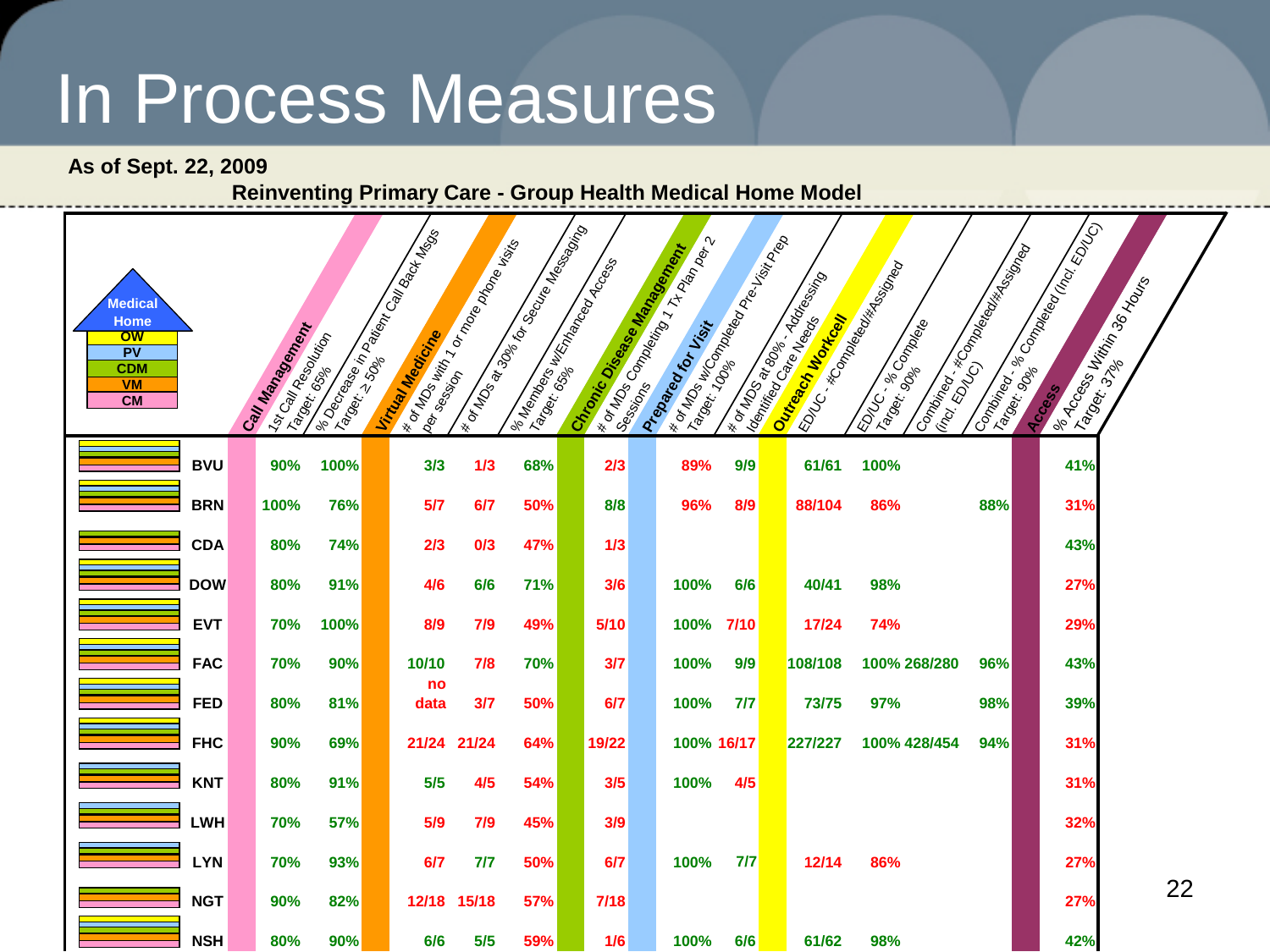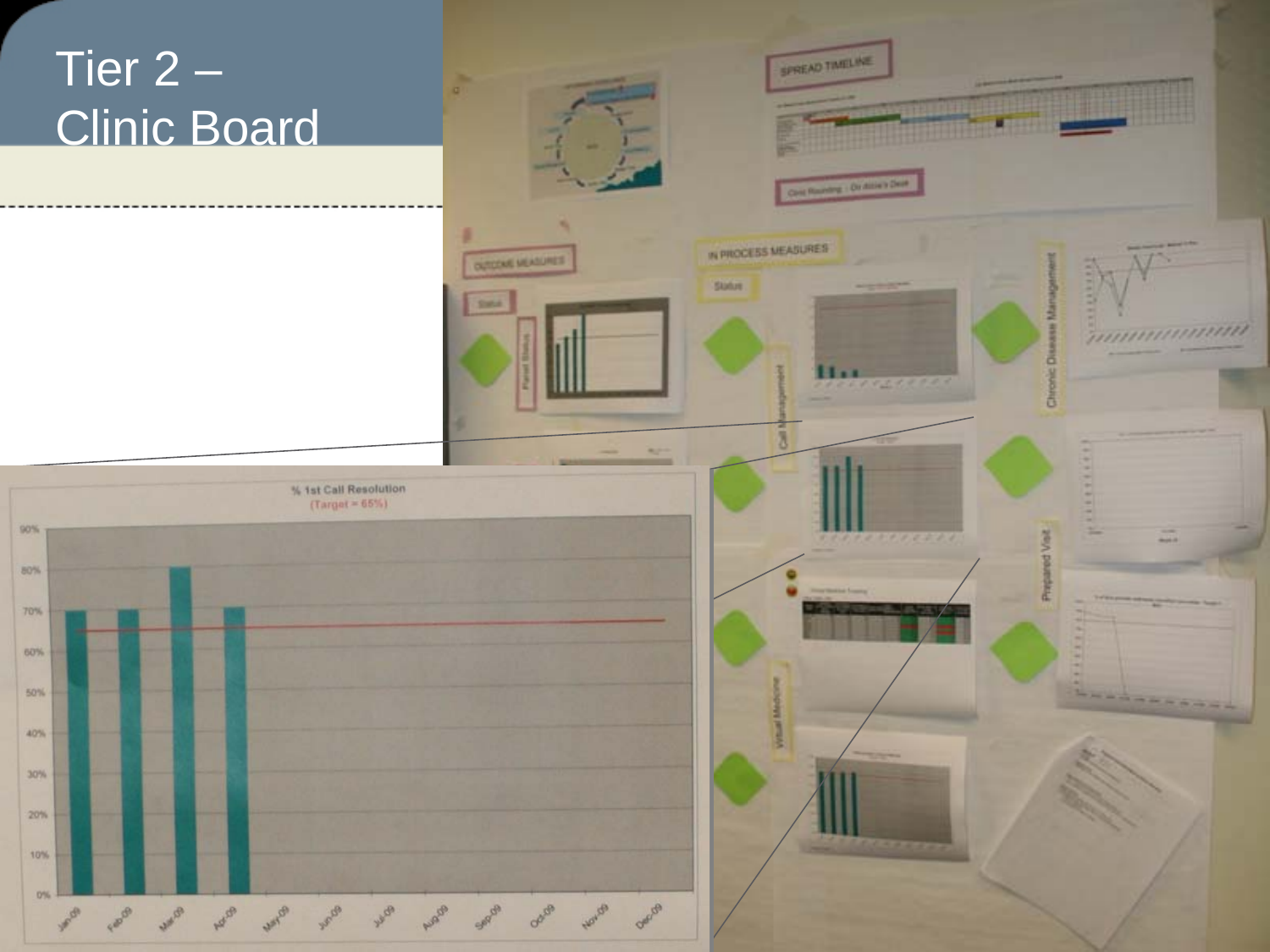### Tier 1 – Team Board

# Virtual Medicine

#### **Virtual Medicine Tracking**

#### **Clinic Totals - FAC**

| Weekly<br>Totals: | (ePortfolio)<br>Count of Weekly   Count of Weekly<br>Secure.<br>Messages | (APT18 Report)<br>Face to Pace<br>Visits: | CAPItal Report) Count of weekly?<br>Count of Warkly<br><b>Phone Visite</b> | amatons worked | TOTAL<br><b>WEEKLY</b><br><b>ENCOUNTERS</b> | Secure.<br><b>Massages:</b><br>$(Targat = 30\%).$ | Phone Visits:<br>of Total<br>Encounters) | Phone Visits:<br>(Target = 1 per<br>seesiant) | <b>Face to Face</b><br>(% of Total)<br>Encounters) |  |
|-------------------|--------------------------------------------------------------------------|-------------------------------------------|----------------------------------------------------------------------------|----------------|---------------------------------------------|---------------------------------------------------|------------------------------------------|-----------------------------------------------|----------------------------------------------------|--|
| <b>TABLE</b>      |                                                                          |                                           |                                                                            |                |                                             | тш                                                | ET BA                                    |                                               |                                                    |  |
|                   |                                                                          |                                           |                                                                            |                |                                             | П¥                                                | <b>BALLY</b>                             |                                               |                                                    |  |
|                   |                                                                          |                                           |                                                                            |                |                                             | 口名                                                | <b>ITTA</b>                              |                                               |                                                    |  |
| <b>STATISTICS</b> |                                                                          |                                           |                                                                            |                | пu                                          |                                                   |                                          |                                               |                                                    |  |
|                   |                                                                          |                                           |                                                                            |                |                                             | <b>CIEL</b>                                       | $\mathbf{r}$                             |                                               |                                                    |  |
|                   |                                                                          |                                           |                                                                            |                |                                             |                                                   |                                          |                                               |                                                    |  |
|                   |                                                                          |                                           |                                                                            |                |                                             | 13                                                | 1,850                                    |                                               |                                                    |  |
|                   |                                                                          |                                           |                                                                            |                |                                             | .                                                 | <b>MARK</b>                              |                                               |                                                    |  |
|                   |                                                                          |                                           |                                                                            |                |                                             | <b>COLOR</b>                                      | <b>B</b> 25                              |                                               |                                                    |  |

**Access** 

**Call Management** 

HEDIS -

**AVS** 

2332223233

**Virtual Medicine** 

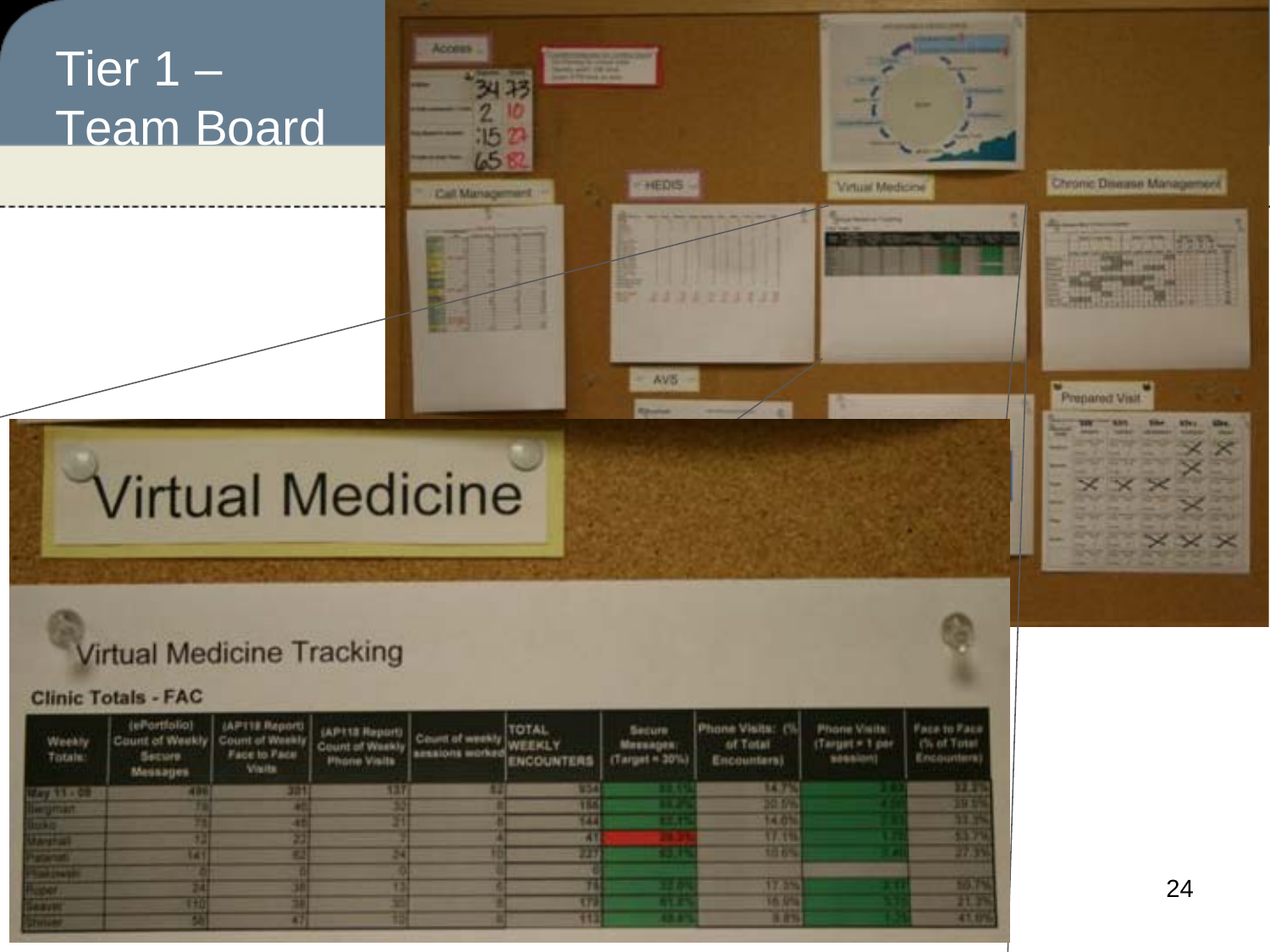# Standard work

### Critical elements to spread:

#### **Call management**

- From: patients trying to call, long time to resolve
- To: direct access to care team

#### **Access to visits**

– Standard work for access , better tools to manage and predict access

#### **Virtual medicine (secure messaging/phone)**

- From: most patient contacts are in person in the clinic
- To: patients have the option of connecting face to face, by phone or by e-mail.

#### **Chronic Disease Management**

- From: chronic care is inconsistent and often reactive
- To: chronic care is consistent, well coordinated and proactive

#### **Visit preparation**

- From: unprepared and reactive approach to patient visits
- To: proactive and complete preparation for patient visits to maximize time together

#### **Outreach workcell**

- From: uncoordinated retrospective and insufficient processes focused on outreaching and activating patients
- To: coordinated, prospective and capable processes that activate patients leading outcomes

#### **Smaller panels for family medicine, general internists, pediatricians**

25 – Decreased panels, two appointments per hour, increased staffing = more time to proactively manage patient care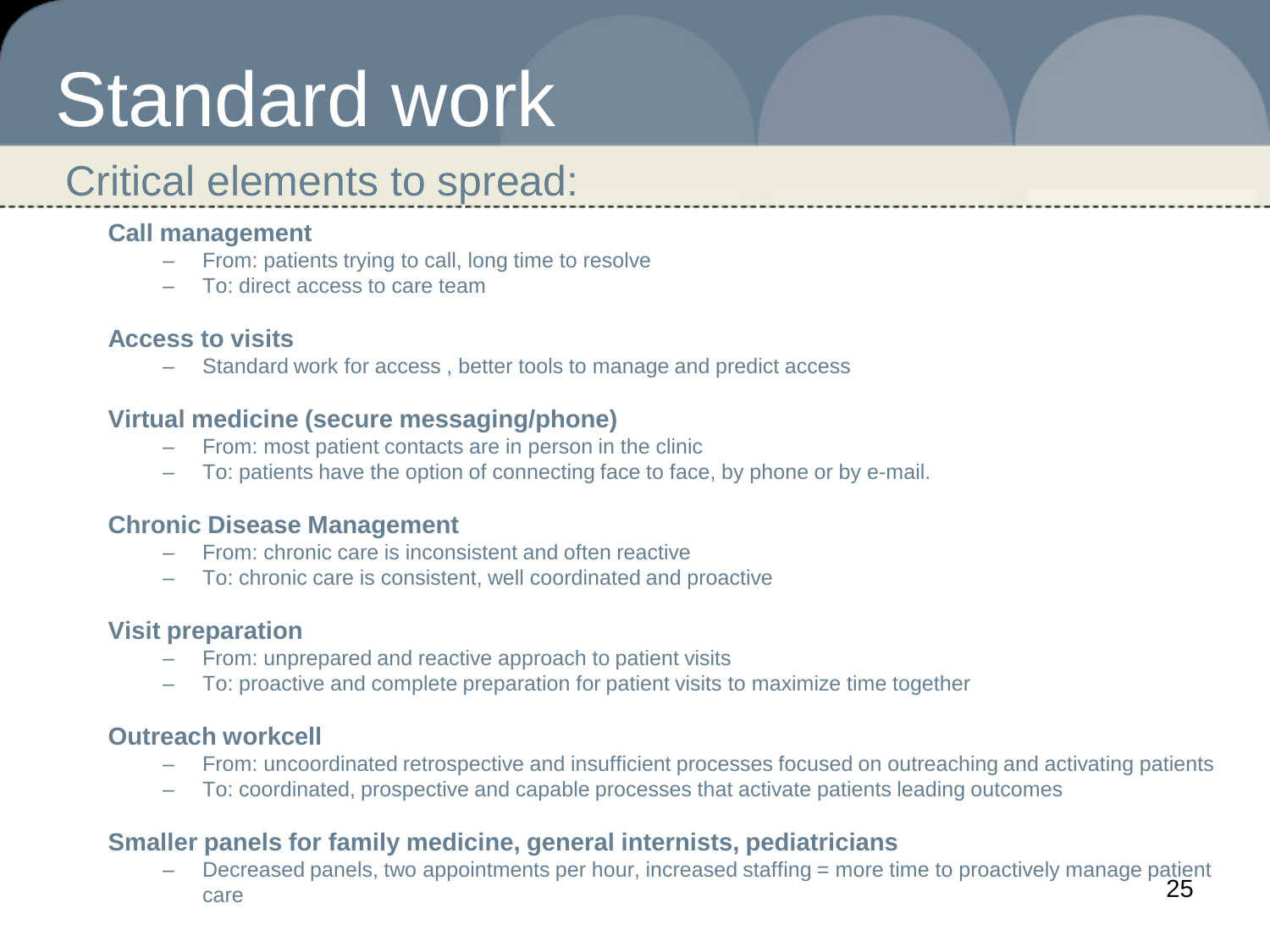## Our Biggest Challenges

- Continuing maturation of our leaders, managers and management system
- Remembering the "Problems are Golden"
- Balancing standardization with bottoms up improvement
- Saying no less work in progress and more throughput